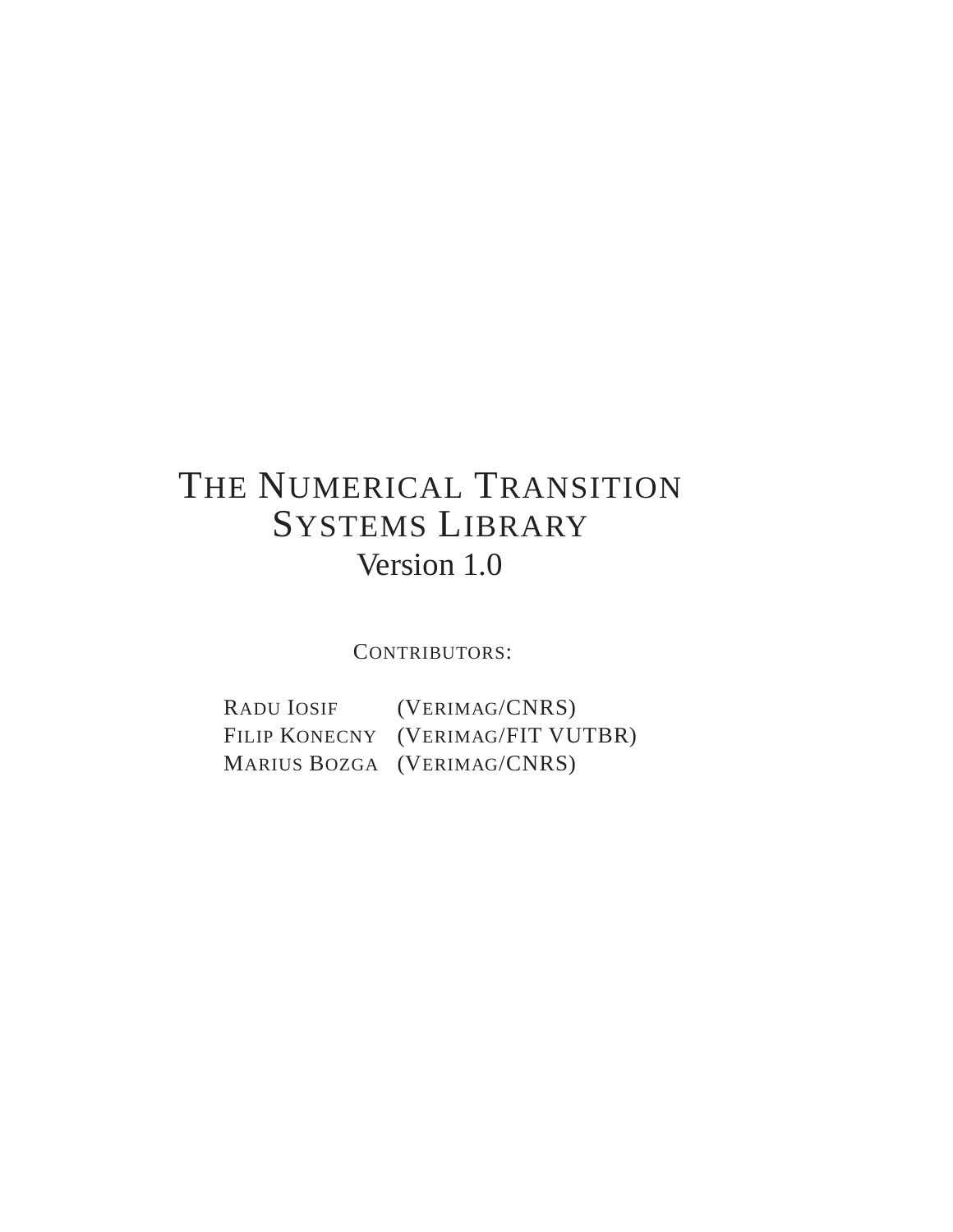# **Contents**

| $\mathbf{1}$   | 3<br><b>The Numerical Transition Language</b>                                  |                                                           |                |  |  |  |
|----------------|--------------------------------------------------------------------------------|-----------------------------------------------------------|----------------|--|--|--|
|                |                                                                                | 1.0.1                                                     | $\overline{4}$ |  |  |  |
|                | 1.1                                                                            |                                                           | 5              |  |  |  |
|                | Types and Declarations $\dots \dots \dots \dots \dots \dots \dots \dots \dots$ | 6                                                         |                |  |  |  |
|                |                                                                                | Arrays<br>1.2.1                                           | $\overline{7}$ |  |  |  |
|                |                                                                                | Formal Syntax of Declarations<br>1.2.2                    | 8              |  |  |  |
|                | 1.3                                                                            |                                                           | 9              |  |  |  |
|                |                                                                                | 1.3.1                                                     | 9              |  |  |  |
|                |                                                                                | Atomic Propositions and Formulae<br>1.3.2                 | 11             |  |  |  |
|                | 1.4                                                                            |                                                           | 14             |  |  |  |
|                | 1.5                                                                            |                                                           | 15             |  |  |  |
|                |                                                                                |                                                           | 17             |  |  |  |
|                | 1.6                                                                            |                                                           | 18             |  |  |  |
|                | 1.7                                                                            |                                                           |                |  |  |  |
|                |                                                                                | Lamport's Bakery Protocol<br>1.7.1                        | 19             |  |  |  |
|                | 1.8                                                                            |                                                           | 21             |  |  |  |
| $\overline{2}$ |                                                                                | <b>Numerical Transition Systems</b>                       | 23             |  |  |  |
|                | 2.1                                                                            |                                                           | 26             |  |  |  |
|                |                                                                                | A Classification of BNTS (skip on first reading)<br>2.1.1 | 26             |  |  |  |
|                | 2.2                                                                            |                                                           | 28             |  |  |  |
|                | 2.3                                                                            |                                                           | 29             |  |  |  |
|                | 2.4                                                                            |                                                           | 31             |  |  |  |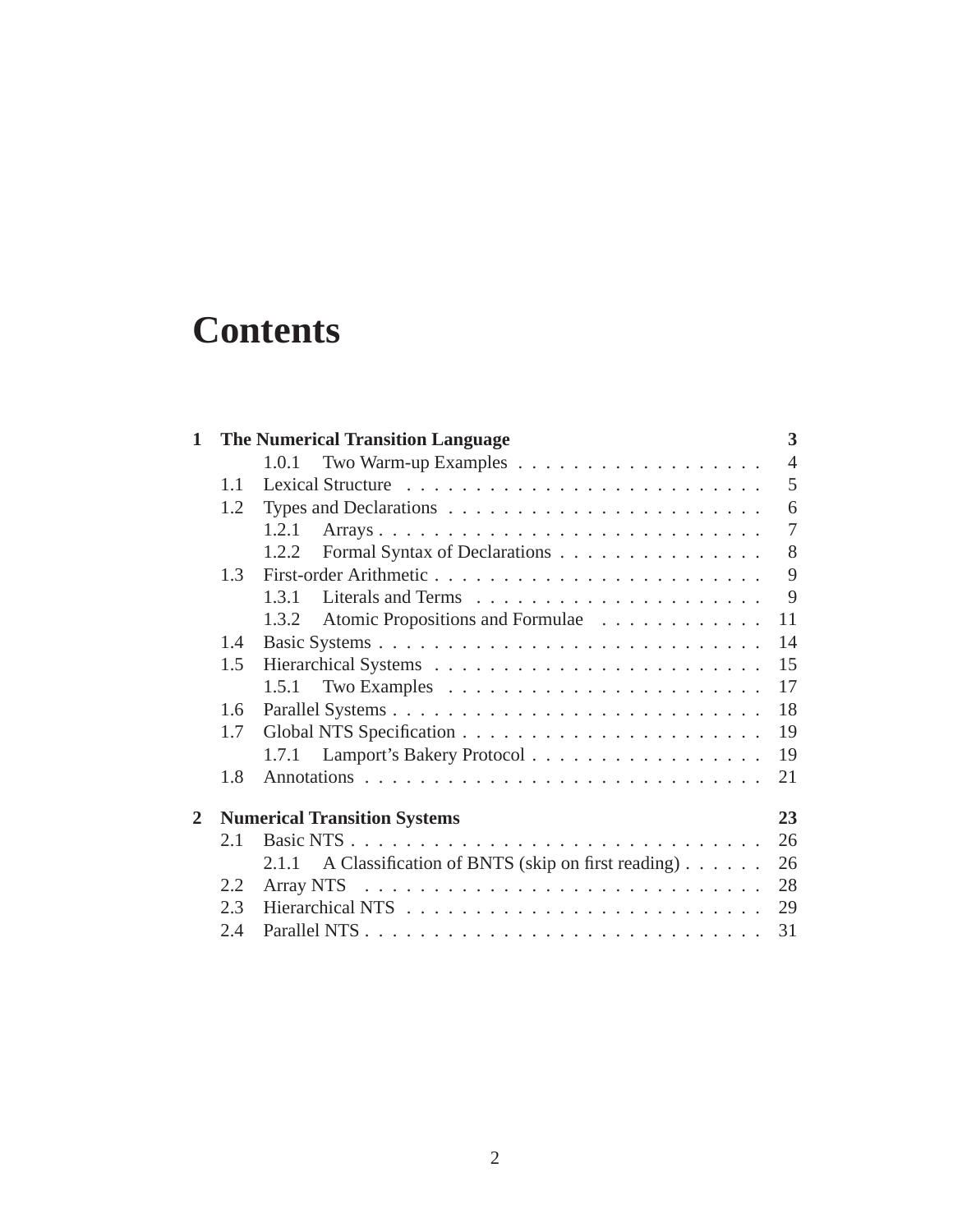# **Chapter 1**

# **The Numerical Transition Language**

Numerical Transition Systems (NTS, also referred to as Counter Systems, Counter Automata or Counter Machines) are simple models of computation involving infinite (or very large) data domains, such as integers or real numbers. Despite their apparent simplicity, NTS can, in principle, model any real-life computer system, ranging from hardware circuits to programs. As a consequence, an important number of tools have emerged, addressing verification problems, such as reachability or termination, and deploying various techniques (widening, predicate abstraction, acceleration, etc.).

The *Numerical Transition Language* is a common language for describing numerical transition systems. In addition to the basic scalar types, we consider one-dimensional array types, defined over scalars. The semantics of array manipulation interprets arrays as functions, and considers them to be first-class citizens.

Since even the most simple programs are usually structured into subcomponents, we consider systems that are described as compositions of subsystems. There are two types of compositions: *hierarchical* (a subsystem invokes another subsystem in the same way a procedure invokes another procedure in a program) and *parallel* (two or more subsystems run in parallel and communicate via the global variables).

The design of the Numerical Transition Language (NTL) is inspired by the input language of several existing tools for the analysis of numerical transition systems, such as: ARMC, FAST, FLATA and INTERPROC. Although a single tool is unlikely to deal with models using all the features of NTL (such as e.g., parallel recursive systems with arrays), most tools can treat important subfragments of the language, and are amenable to extensions. The aim of NTL is not that of replacing existing languages, but rather that of providing means of interoperability between tools developed by different groups, and based on different principles.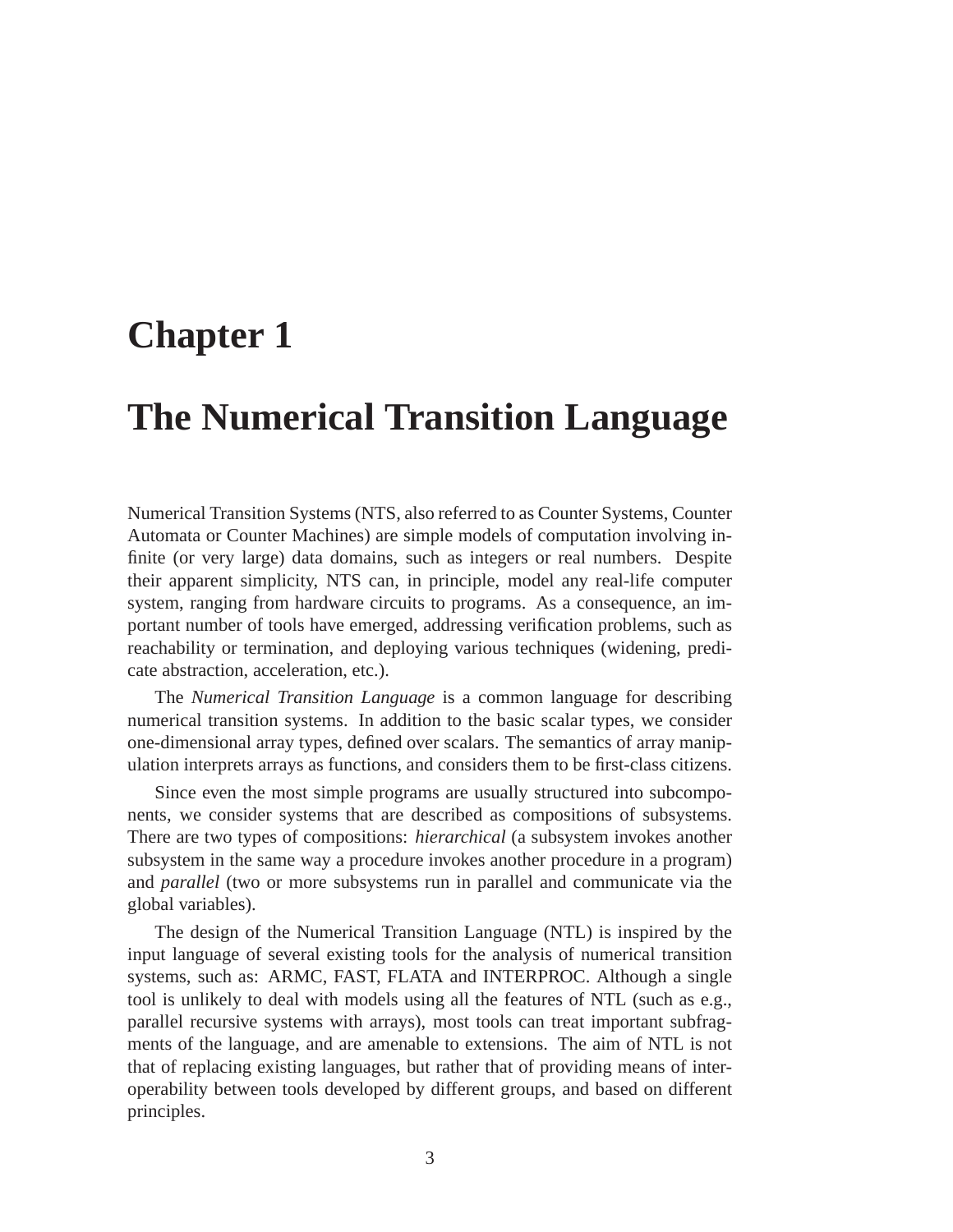#### **1.0.1 Two Warm-up Examples**

The following example is an NTS implementing the Syracuse function:

```
nts syracuse;
syracuse {
  in x : int; // x contains the input value at the initial state
  out y : int; // y contains the output value at the final state
  initial si; // initial state
  final sf; // final state
  si -> sf { exists k : (int . 2*k=x and y'=k) }
  // if x is even return x/2
  si -> sf { exists k : (int . 2*k+1=x and y'=3*x+1) }
  // if x is odd return 3*x+1
}
main {
  n : int; // a local variable
  initial s0;
  final s3;
  s0 -> s1 { n'>0 } // n is randomly assigned a strictly positive value
  s1 -> s2 \{ n' = syracuse(n) \} // apply syracuse to n
  s2 -> s1 { n>1 and havoc() } // repeat while n>1s2 -> s3 \{ n=1 and havoc() \} // finish when n=1
}
```
Experimental evidence shows that this system terminates for a large set of initial values of n. However, no general termination proof has been given so far.

The following example is an NTS implementing McCarthy's 91 function:

```
nts mccarthy;
```

```
mc91 {
  in x : int;
  out y : int;
  t : int;
  initial si;
  final sf;
  // if x > 100 return x−10
  si \rightarrow sf \{ x>100 \text{ and } y'=x-10 \text{ and } havoc(y) \}// else return mc91(mc91(x+11))
```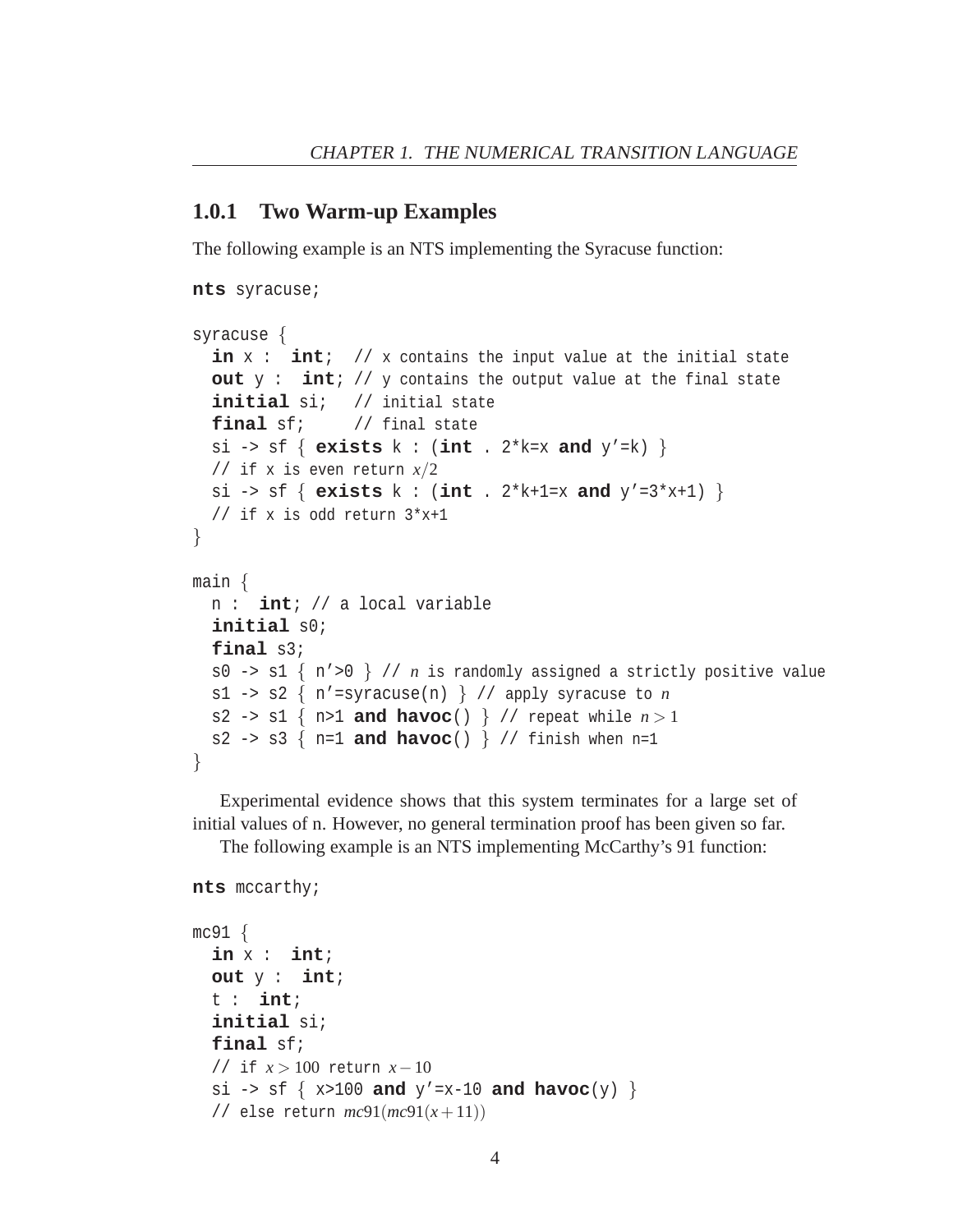```
si -> s1 { x<100 and havoc() }
  // t is needed to compose the recursive calls
  s1 -> s2 \{ t' = mc91(x+11) \}s2 -> sf \{ y' = mc91(t) \}}
main {
  i,j : int;
  initial si;
  error se; // error state
  si \rightarrow sl { j' = mc91(i) }
  // error if not j = i−10 for i > 101
  s1 -> se { i>101 and j!=i-10 and havoc() }
  // error if not i = 91 for i \le 101s1 -> se { i<=101 and j!=91 and havoc() }
}
```
Although a proof of correctness for McCarthy91 exists, this function is still considered to be a challenge for automated program verification. Notice also the different properties checked: termination for the Syracuse example, and safety (unreachability of error states) for the McCarthy91 example.

# **1.1 Lexical Structure**

An NTL specification is a sequence of tokens. The tokens are defined by the following syntax:

```
\langle type \rangle ::= {int, real, bool}
\langlenumeral\rangle ::= {0} | {1..9}{0..9}<sup>*</sup>
\langle decimal \rangle ::= \langle numeral \rangle \{.\}{0..9}<sup>+</sup>
\langle boolean \rangle ::= \{ true, false \}\langle idn \rangle ::= {a..z,A..Z}{a..z,A..Z,0..9, }<sup>*</sup>
        \langle idp \rangle ::= \langle idn \rangle {'}
          \langle id \rangle ::= \langle idn \rangle | \langle idp \rangle
```
Note the distinction between *unprimed* identifiers  $\langle idn \rangle$ , used to denote current values of variables, and *primed* identifiers  $\langle idp \rangle$ , used to denote their values after one transition step.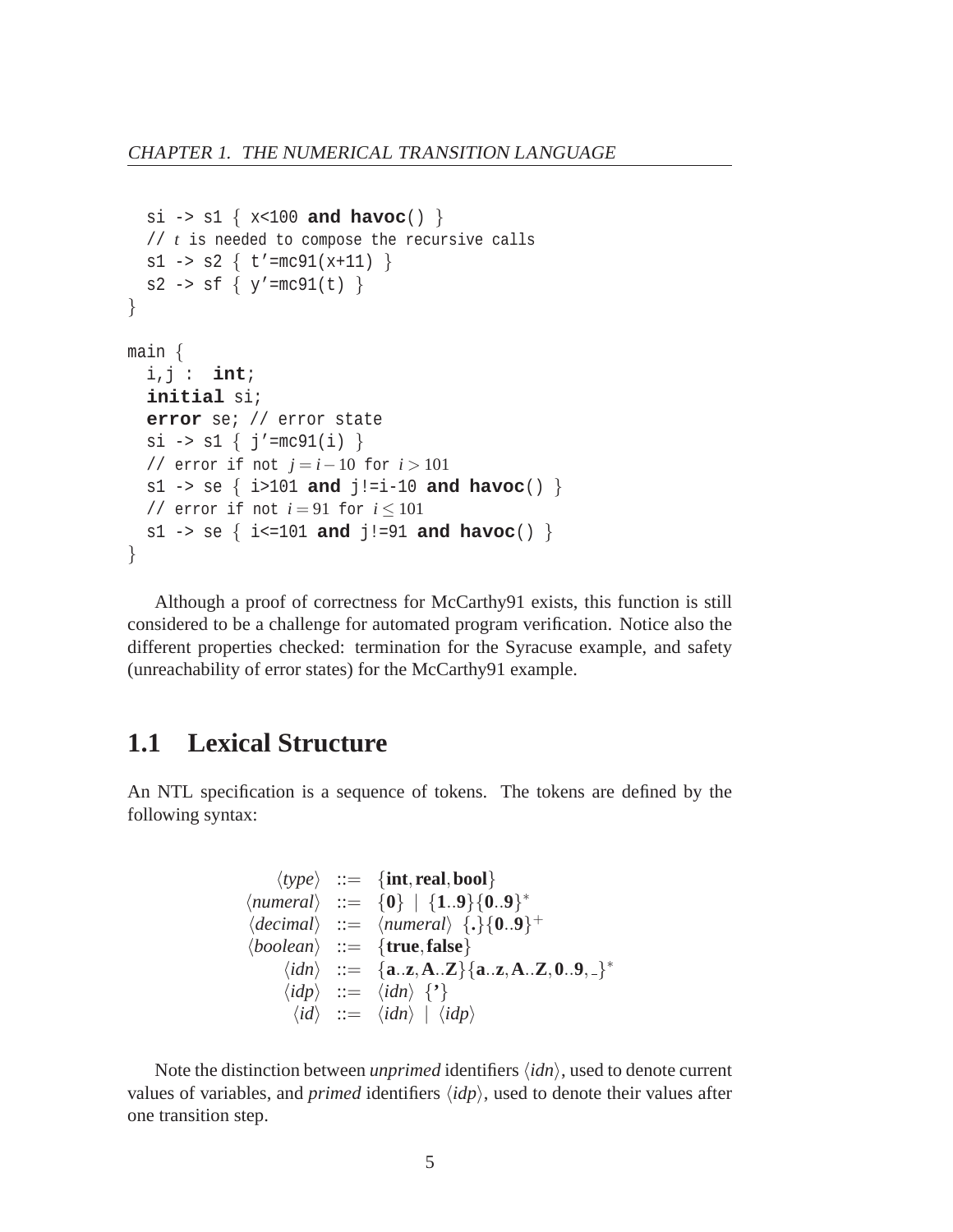### **1.2 Types and Declarations**

The basic (also refer ed to as scalar) types of NTL are: boolean (**bool**), integer (**int**) and real (**real**). Variables are declared in blocks of the same type, e.g.:

x1,x2,x3 **: int**

Declaration blocks can be chained as in, e.g.:

```
x1,x2,x3 : int, x4,x5 : real
```
Since we consider systems that are compositions of subsystems, the classical notions of *global* and *local* variable declarations apply. Global variables are declared outside the body of a subsystem, and are visible everywhere in the system. Local variables are declared inside the body of particular subsystem, and are visible inside that body only. For instance:

```
g1 : int, g2 : real; // global declarations
main {
 l1 : int, l2 : real; // local declarations
 ...
}
```
The names of local variables must not conflict with global variable names (in other words, variable shadowing is not supported).

A variable can be declared to be a *parameter*, meaning that its value does not change during the execution. Parameters are specified by enclosing the declaration sequence between the keyword **par** and a semicolon as in, e.g.:

```
par x1,x2,x3 : int;
```
A subsystem may declare certain local variables as *input* and other as *output* as in, e.g.:

```
foo {
 in i1 : int, i2 : bool, i3, i4 : int;
out o1, o2, o3 : int, o4 : real;
...
}
```
The order in which input and output variables are declared is important for invocation (hierarchical composition), thus the modifiers **in** and **out** specify *ordered sequences* of variables.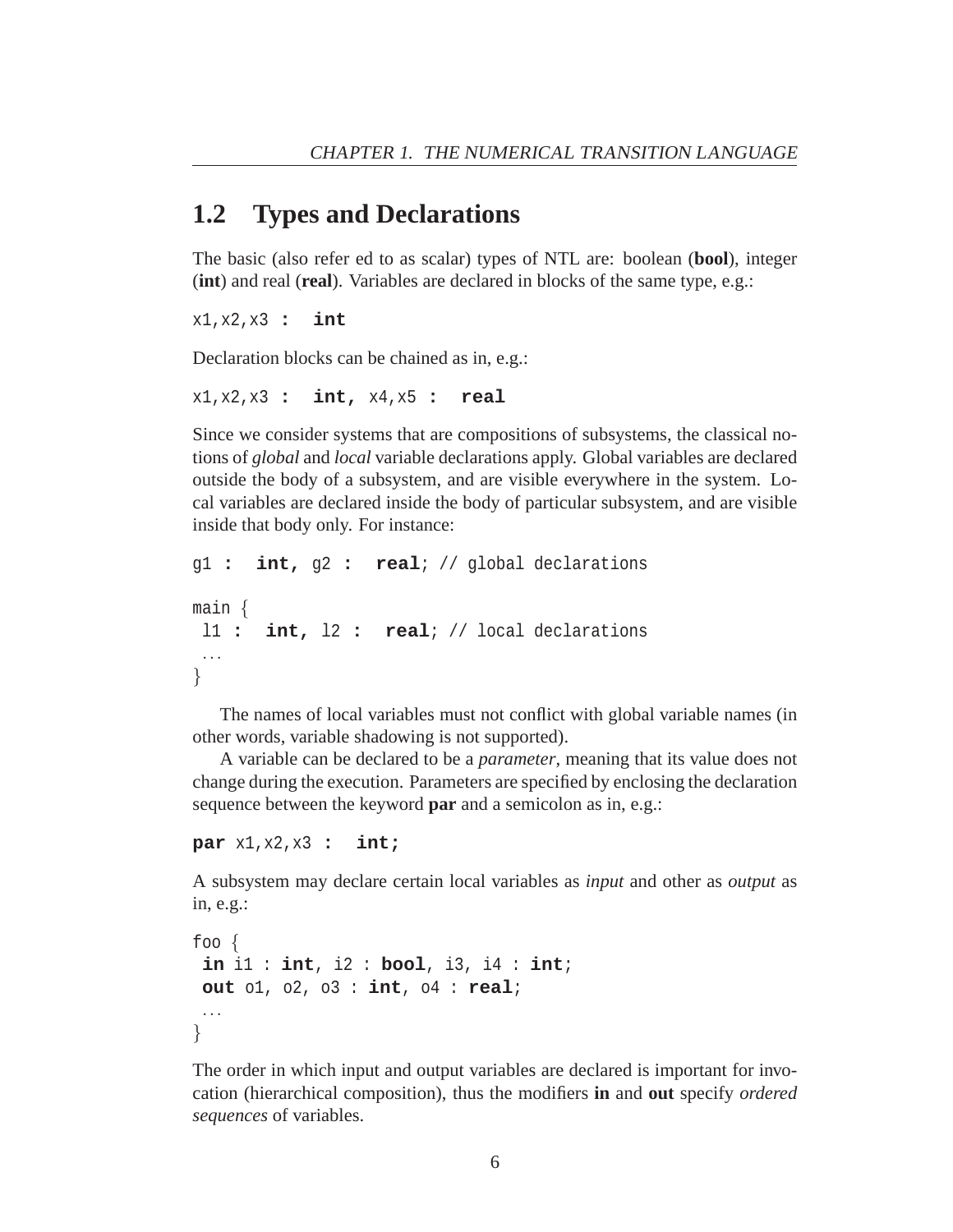#### **1.2.1 Arrays**

The NTL language considers multi-dimensional arrays of any of the basic types. There are two kinds of declarations: arrays and *array references*. In the first case one must give the size as an arithmetic term of type **int**, as in e.g.:

x[5] : **int**, y[N], z[2\*N+3\*M+5] : **real**;

The variables occurring in a size specifier must be scalar parameters of type **int**. Size specifier may also involve array-size operators applied on input arrays of a subsystem (see Section 1.5). If the size is not specified, one declares an array reference, e.g.:

a[], b[] : **int**;

An array reference is used as a name for array objects. Array references are the only array variables that can be assigned to in a transition relation (the meaning of assignments to array references will be made clear in the next section).

The elements of an array  $a[N]$  are indexed  $0, \ldots, N-1$ . If *a* is an array or an array reference, the expression |*a*| denotes the size of *a*. For instance in the example below,  $|a| = 5$ , and  $|b| = 0$ , if *b* is not initialized, whereas  $|b| = 5$ , immediately following the assignment of *a* to *b*.

a[5], b[] : int; //  $|a| = 5$ ,  $|b| = 0$  $b = ai$  //  $|a| = 5$ ,  $|b| = 5$ 

Multi-dimensional arrays are declared by multiple size specifiers of the form

$$
a[e_1]\dots[e_m]\underbrace{[\dots[\dots]}_{n-times}:\tau
$$

where  $m+n \geq 1$ ,  $\tau$  is a basic type, and  $e_1, \ldots, e_m$  are well-typed index terms (defined in Section 1.3.1). Then, *a* is said to be an *m*-dimensional array of references to *n*-dimensional arrays over the basic type τ.

For instance, consider the following declaration:

c[2][3] : **int**, d[2][], e[][] : **real**;

Here *c* denotes an array of size 2 of arrays of size 3 of integers, whereas *d* is an array of size 2 of real array references. Notice that one cannot declare an array of references to arrays of specified sizes, e.g.:

f[][3] : **int**; // illegal declaration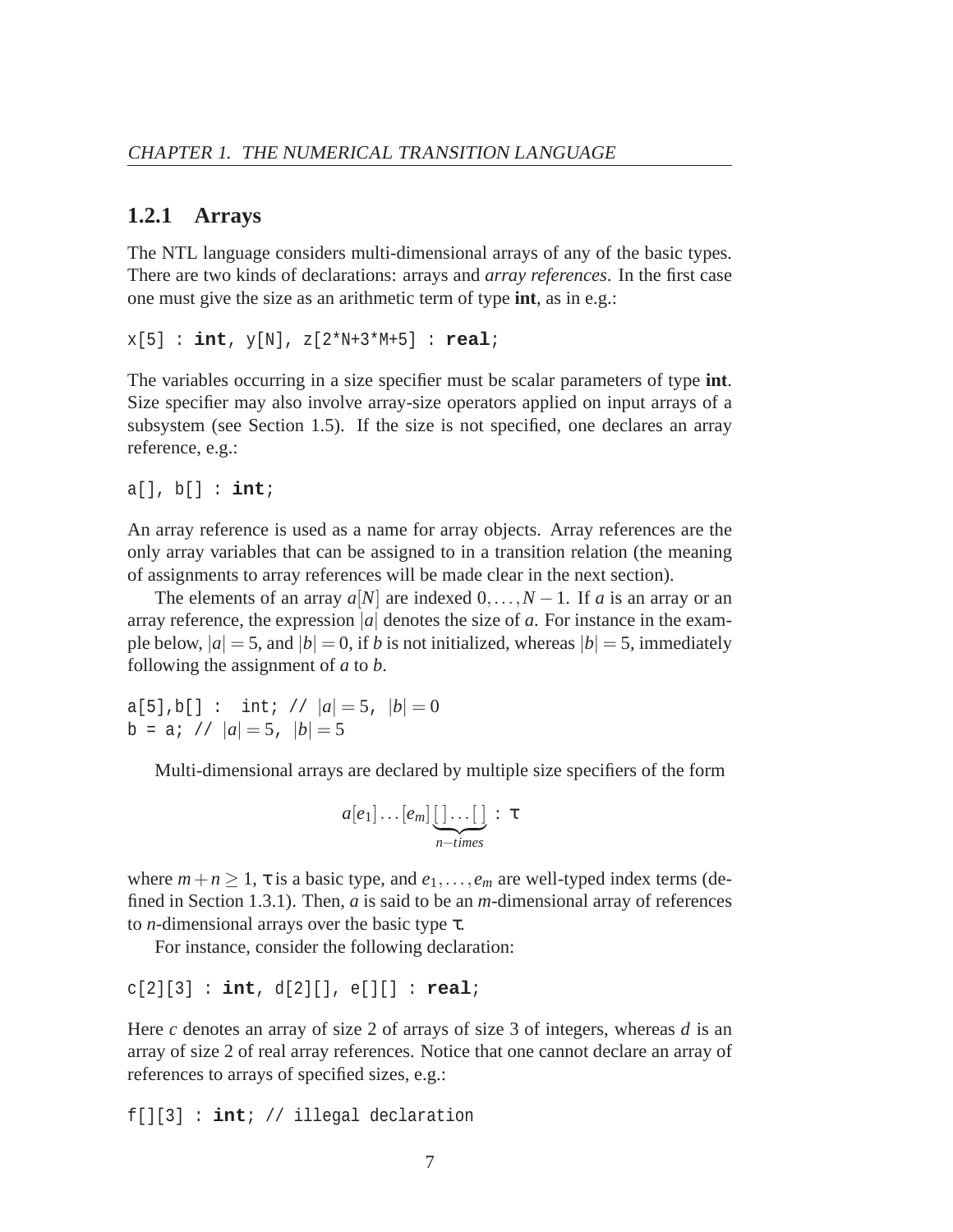As will be discussed next, one can assign an integer value to  $c[i][j]$ , for  $0 \le i < 2$ and  $0 \leq j < 3$ , and an array object to  $d[i]$ , for  $0 \leq i < 2$ . However, assigning to  $c[i]$ , for  $0 \le i \le 2$  is not permitted, since  $c[i]$  is an array object, not an array reference.

A *pure* array reference is an array declared in the form

$$
a\underbrace{[\,\cdot\ldots[\,\,]}_{n-times}:\tau
$$

where  $n > 0$  and  $\tau$  is a basic type. All input and output array variables of subsystems are required to be pure references (e.g. *b*, *e*, but not *a*, *c*, *d* in the above example).

#### **1.2.2 Formal Syntax of Declarations**

The full formal syntax of NTL variable declarations is given below. The  $\langle$  *arith-term* $\rangle$ non-terminal is defined in Section 1.3.1. The  $\langle{}annotations\rangle$  non-terminal is defined in Section 1.8.

|                                                                                             | $\langle basic \rangle ::= \langle annotations \rangle \langle idn \rangle$                                                                     |
|---------------------------------------------------------------------------------------------|-------------------------------------------------------------------------------------------------------------------------------------------------|
|                                                                                             | $\langle array \rangle ::= \langle basic \rangle$ [ $\langle arithmetic \rangle$ ]                                                              |
|                                                                                             | $\vert \quad \langle array \rangle$ [ $\langle arith-term \rangle$ ]                                                                            |
|                                                                                             | $\langle array\text{-}ref \rangle ::= \langle basic \rangle [ ]$                                                                                |
|                                                                                             | $\langle array \rangle$ [ ]                                                                                                                     |
|                                                                                             | $\langle array-ref \rangle$ []                                                                                                                  |
|                                                                                             | $\langle array-pure-ref \rangle ::= \langle basic \rangle$ []                                                                                   |
|                                                                                             | $\langle array\text{-}pure\text{-}ref \rangle$ []                                                                                               |
|                                                                                             | $\langle decl-lit \rangle ::= \langle basic \rangle   \langle array \rangle   \langle array-ref \rangle$                                        |
|                                                                                             | $\langle decl-lits \rangle \ ::= \langle decl-lits \rangle$ , $\langle decl-lit \rangle$                                                        |
|                                                                                             | $\langle dec l \cdot lit \rangle$                                                                                                               |
|                                                                                             | $\langle decl-block \rangle ::= \langle decl-lists \rangle : \langle type \rangle$                                                              |
|                                                                                             | $\langle decl\text{-}blocks\rangle \ ::= \langle decl\text{-}blocks\rangle$ , $\langle decl\text{-}block\rangle$                                |
|                                                                                             | $\langle$ decl-block $\rangle$                                                                                                                  |
| $\langle decl\text{-}par\text{-}lit\rangle ::= \langle basic\rangle   \langle array\rangle$ |                                                                                                                                                 |
|                                                                                             | $\langle decl-par-lits \rangle ::= \langle decl-par-lits \rangle$ , $\langle idn \rangle$                                                       |
|                                                                                             | $\langle decl\text{-}par\text{-}lit\rangle$                                                                                                     |
|                                                                                             | $\langle decl-par-block \rangle ::= \langle decl-par-list \rangle : \langle type \rangle$                                                       |
|                                                                                             | $\langle decl\text{-}par\text{-}blocks\rangle ::= \langle decl\text{-}par\text{-}blocks\rangle$ , $\langle decl\text{-}par\text{-}block\rangle$ |
|                                                                                             | $\langle$ decl-par-block $\rangle$                                                                                                              |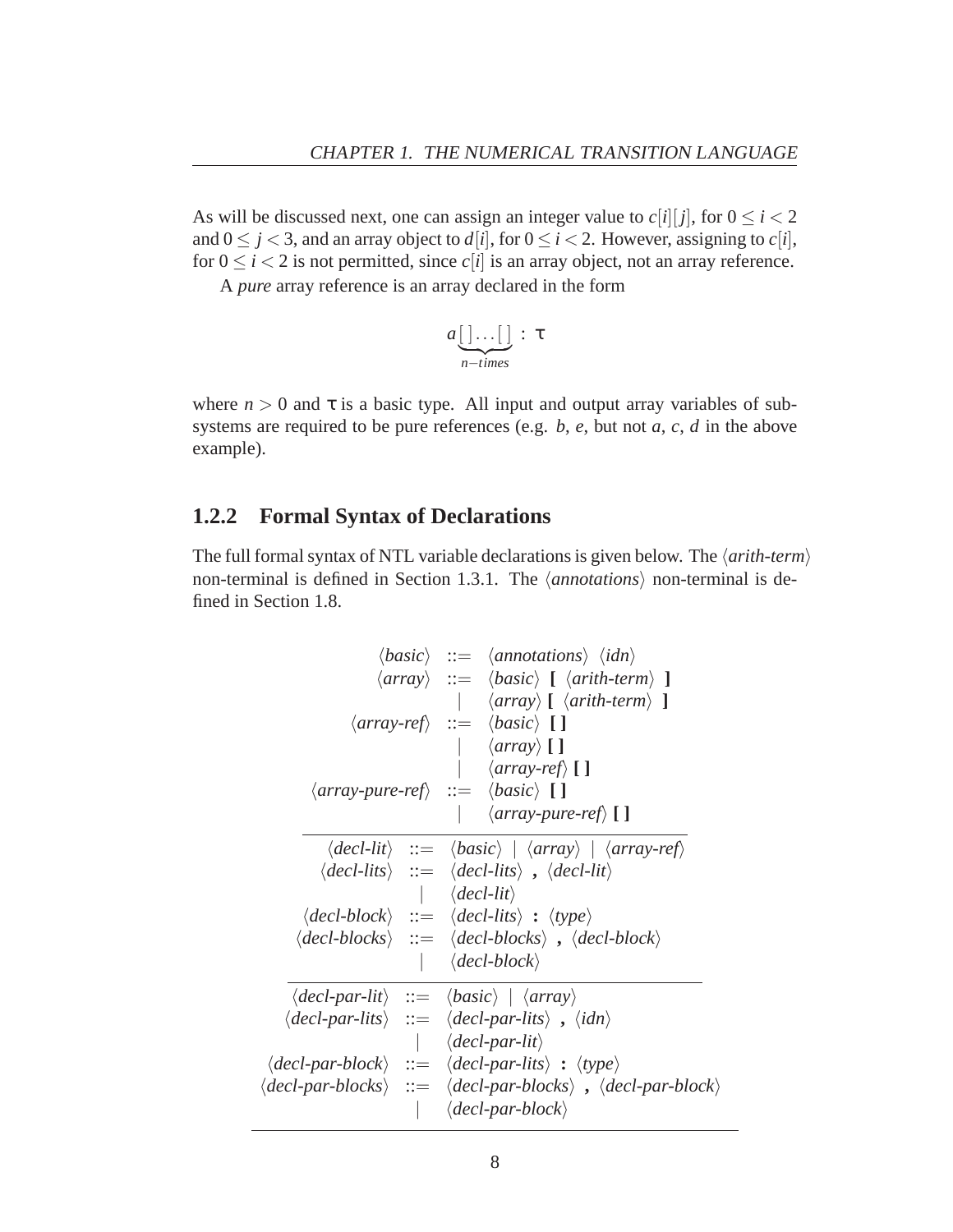|  | $\langle decl-io-lit \rangle ::= \langle basic \rangle   \langle array-pure-ref \rangle$                                               |  |
|--|----------------------------------------------------------------------------------------------------------------------------------------|--|
|  | $\langle decl-io-lits \rangle ::= \langle d-io-lits \rangle$ , $\langle idn \rangle$                                                   |  |
|  | $\vert \langle d\text{-}io\text{-}lit\rangle$                                                                                          |  |
|  | $\langle decl-io-block \rangle ::= \langle decl-io-lists \rangle : \langle type \rangle$                                               |  |
|  | $\langle decl-io-blocks \rangle ::= \langle decl-io-blocks \rangle$ , $\langle decl-io-block \rangle$                                  |  |
|  | $\vert \quad \langle decl\text{-}i\text{o-block}\rangle$                                                                               |  |
|  | $\langle decl \rangle ::= \langle decl-blocks \rangle ;   par \langle decl-par-blocks \rangle ;$                                       |  |
|  | $\langle decl-glob \rangle ::= \langle decl-glob \rangle \langle decl \rangle \mid \varepsilon$                                        |  |
|  | $\langle in \rangle$ ::= in $\langle decl-io-blocks \rangle$ ; $\in$                                                                   |  |
|  | $\langle out \rangle$ ::= out $\langle decl-io-blocks \rangle$ ; $\in$                                                                 |  |
|  | $\langle decl\text{-}loc\rangle \ ::= \langle decl\text{-}loc\rangle \langle decl\rangle \   \ \langle in\rangle \ \langle out\rangle$ |  |

Notice that array references cannot be declared as parameters, since the parameters cannot be assigned to, whereas the array references become useful only via assignments. Also, only pure array references can be specified in the input/output declaration of a subsystem, since passing arrays to subsystems has the same effect as assigning to them. For a detailed discussion on array assignment, one can refer to Section 1.3.2.

# **1.3 First-order Arithmetic**

The NTL language relies on first-order arithmetic in order to describe the initial configurations and the transition relation of systems. This section describes the syntax adopted for writing first-order arithmetic formulae.

#### **1.3.1 Literals and Terms**

A *boolean literal* is either a variable identifier or a boolean constant (**true** or **false**). A *boolean term* is an expression composed of boolean literals connected via the boolean operators **not**, **and**, **or**, **imply** and **equiv**. Precedence of the connectives is as follows:  $\text{not} > \text{and} > \text{or} > \text{imply} > \text{equiv}$ . These operators may be shorthanded by  $C/C++-like$  operators  $\vert \cdot, \&\&\vert \cdot, \cdot\vert$ , ->, <->. The formal syntax of boolean terms is given below:

$$
\begin{array}{rcl}\langle bop\rangle & ::= & \{\textbf{and}, \textbf{or}, \textbf{imply}, \textbf{equiv}, \& \& \& , ||\,, \texttt{--}>, \texttt{--}>\} \\
\langle not\rangle & ::= & \{\textbf{not}, !\} \\
\langle bool\text{-}lit\rangle & ::= & \langle id\rangle \mid \textbf{true} \mid \textbf{false} \\
\langle bool\text{-}term\rangle & ::= & \langle bool\text{-}lit\rangle \mid (\langle bool\text{-}term\rangle) \\
 & & | & \langle not\rangle \langle bool\text{-}term\rangle \\
 & & | & \langle bool\text{-}term\rangle \langle loop\rangle \langle bool\text{-}term\rangle\n\end{array}
$$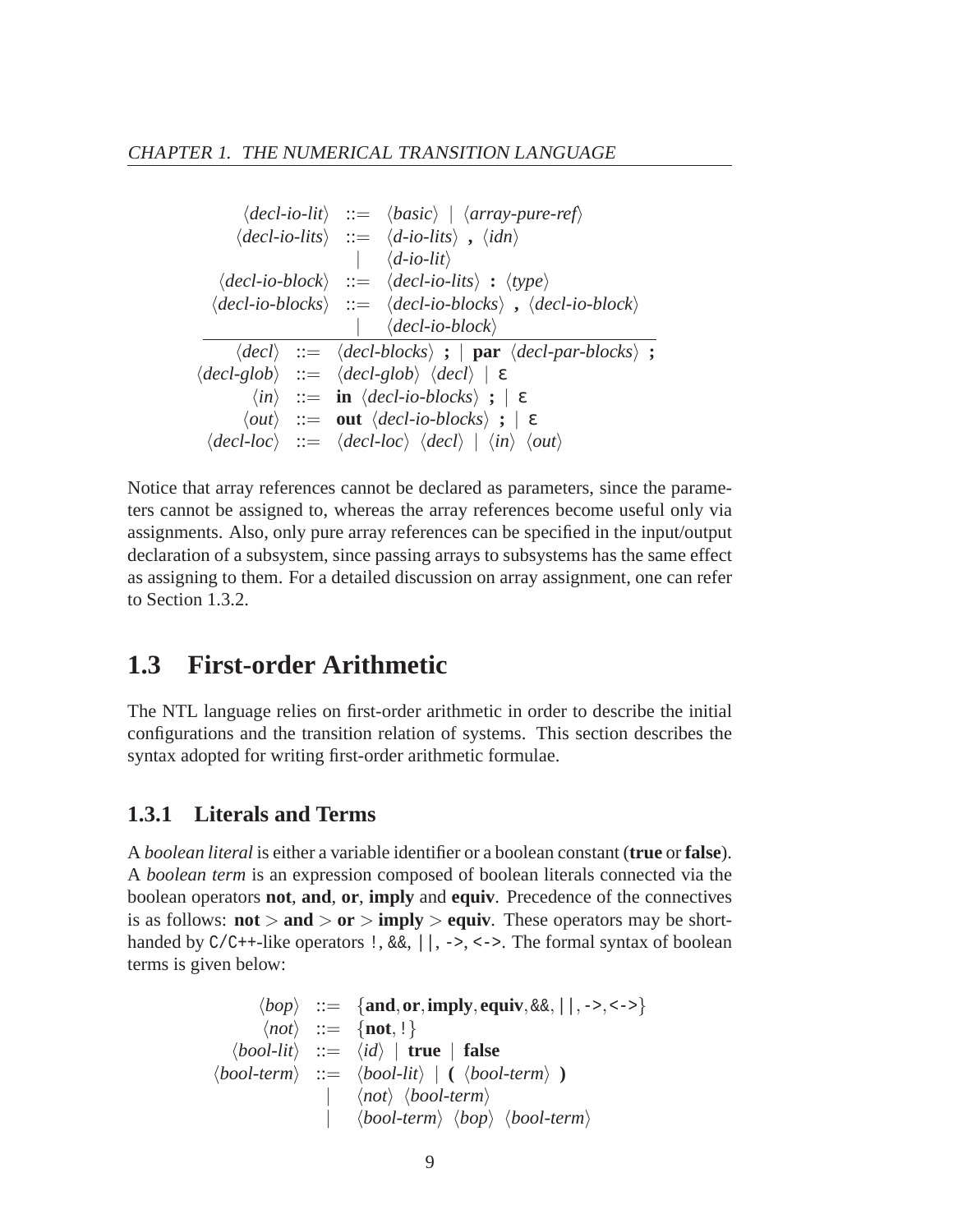An *arithmetic literal* is either a variable identifier, the keyword **tid** (denoting the current thread identifier), or a positive numeral. The arithmetic and array terms are defined recursively.

Given an array declaration

$$
a[e_1]\dots[e_m]\underbrace{[\,\cdot\,]\dots[\,\cdot]}_{n-times}:\,\tau
$$

where  $m+n \geq 1$ ,  $\tau$  is a basic type, and  $e_1, \ldots, e_m$  are arithmetic terms called *index terms*, the following are valid array terms and their corresponding types (*i<sup>k</sup>* are index terms in the following)

|    | array term                | type                                                                          |
|----|---------------------------|-------------------------------------------------------------------------------|
|    | a                         | int                                                                           |
|    | $a[i_1] \dots [i_{m+n}]$  |                                                                               |
| 3) |                           | $a[i_1] \dots [i_k]$ $(n-k)$ -dimensional array over $\tau$ $(0 \le k < m+n)$ |
|    | $a'[i_1] \dots [i_{m+n}]$ |                                                                               |
|    | $a'[i_1] \dots [i_m]$     | reference to <i>n</i> -dimensional array over $\tau$                          |

An *arithmetic term* is an expression consisting of arithmetic literals and array terms of kind 1) and 2), connected via the arithmetic operators  $+, -, *,$  / and  $\ast$ (remainder) and brackets. The arithmetic operators have standard precedence i.e., \*, / and % have precedence over + and -. The % operator is restricted to **int** type. The semantics of / and % for the **int** type is given below:

$$
x\%y = z \quad \text{iff} \quad 0 \le z < |y| \text{ and } \exists k \, . \, k*y = x-z
$$
\n
$$
x/y = z \quad \text{iff} \quad (y*z) + (x\%y) = x
$$

For instance, given a declaration

 $x, y, a[N] : int;$ 

the following is a valid arithmetic term:

$$
2*x + (-3*y) + (-7) + |a| + a[0]
$$

The use of array terms of kind  $3$ ) − 5) will become apparent in Section 1.3.2. The formal syntax of arithmetic terms is given below: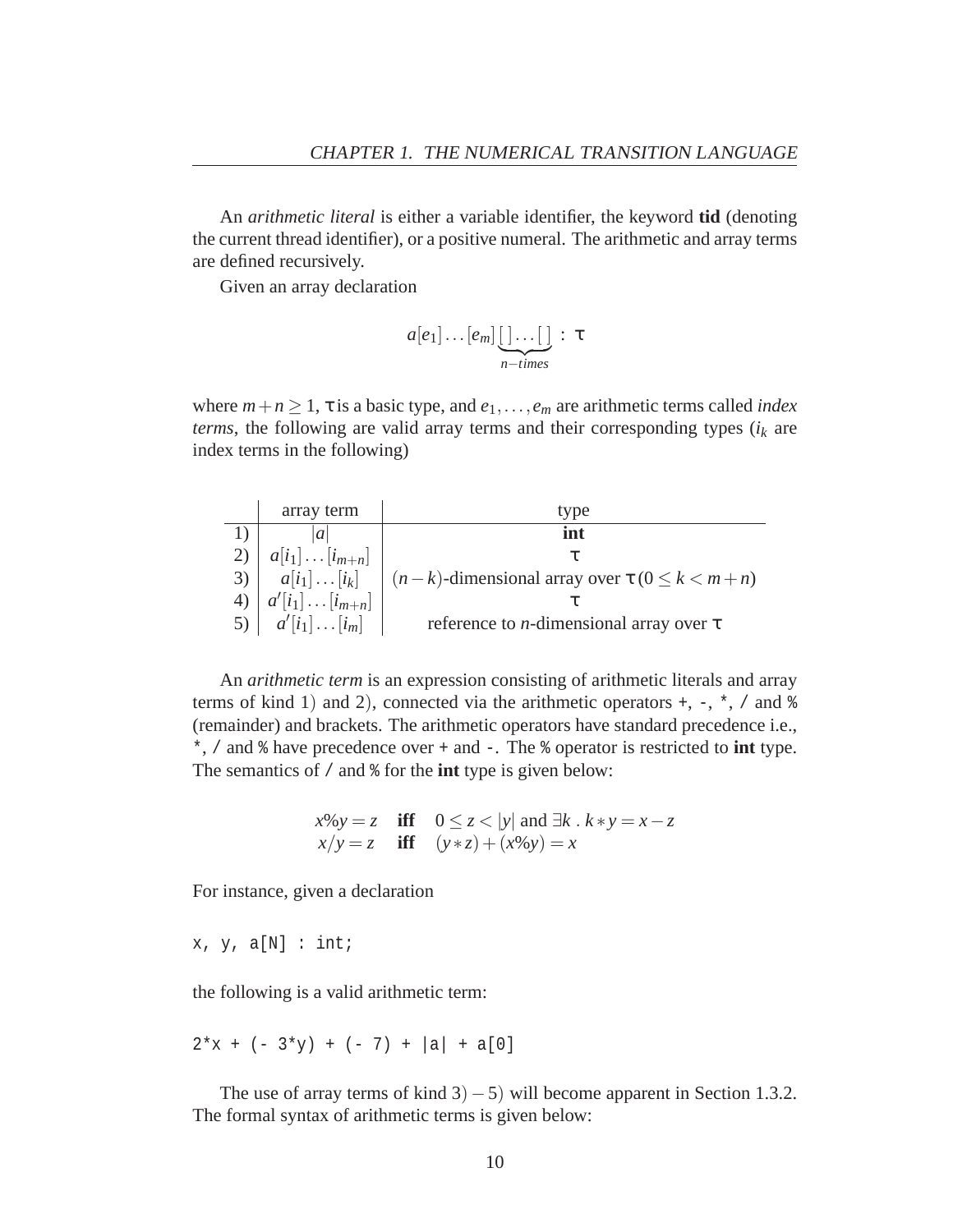```
\langlearith-lit\rangle ::= \langle id \rangle | tid | \langlenumeral\rangle | \langledecimal\rangle\langle array-read \rangle ::= \langle idn \rangle [ \langle arith-lit \rangle ] \langle array-read \rangle [ \langle arith-lit \rangle ]
 \langle array-term \rangle ::= \langle array-read \rangle | |\langle idn \rangle|haopi ::= {+,−,∗, /,%}
             \langle sign \rangle ::= {-} | ε
  \langlearith-term\rangle ::= \langlesign\rangle \langlearith-lit\rangle | \langlesign\rangle \langlearray-term\rangle\left(\langle \text{arith-term} \rangle\right)| harith-termi haopi harith-termi
     \langlearith-list\rangle ::= \langlearith-term\rangle | \langlearith-list\rangle, \langlearith-term\rangle\langle multi \rangle ::= \left[ \langle arith-term \rangle \right] \langle multi \rangle \left[ \langle arith-list \rangle \right] \left[ \varepsilon \right]\langle array-write \rangle ::= \langle idp \rangle \langle multi \rangle
```
#### **Typing Rules**

The typing rules for arithmetic terms are simple. A primed literal  $x'$  always has the same type as the corresponding unprimed literal *x*. All literals occurring in one term must have the same basic type, which, in turn, is the type of the term. Furthermore, an arithmetic term can be only of type **int** or **real**. In particular, the **tid** literal is implicitly of type **int**. For instance, the term  $2*x + (-3*y) + (-7)$  is well typed if and only if x and y are variables of the same type, which must be one of **int** or **real**.

In particular, index terms  $i_1, \ldots, i_k$  of an array term  $a[i_1] \ldots [i_k]$  must be of type **int**, and moreover, no primed variables are allowed to occur inside  $i_1, \ldots, i_k$ . For instance,  $A[3*n+2*|b|+5]$  is a valid array literal if and only if *n* is a variable of type **int**, whereas  $A[3 * n' + 2 * |b| + 5]$  is not, since the indexing term contains a primed variable.

#### **1.3.2 Atomic Propositions and Formulae**

An atomic proposition is either a boolean term, or a relation of the form  $t_1 \sim t_2$ , where  $t_1$  and  $t_2$  are arithmetic terms of the same type, and  $\sim \epsilon \ \{ =, !=, <=, <, \}$ >=, > is a binary relation symbol. The left- and the right-hand side of  $\sim$  must be of the same type.

To define array assignments, consider again the following array declaration

$$
a[e_1]\dots[e_m]\underbrace{[\,\cdot\,]\dots[\,\cdot]}_{n-times}:\tau;
$$

in other words, *a* is *m*-dimensional array of references to *n*-dimensional arrays over type  $\tau$  where  $m + n \geq 1$ . Assignments to *a* are restricted to the following two forms:

$$
a'[i_1] \dots [i_m] = t \text{ (if } n > 0)
$$

$$
a'[i_1] \dots [i_{m+n}] = u
$$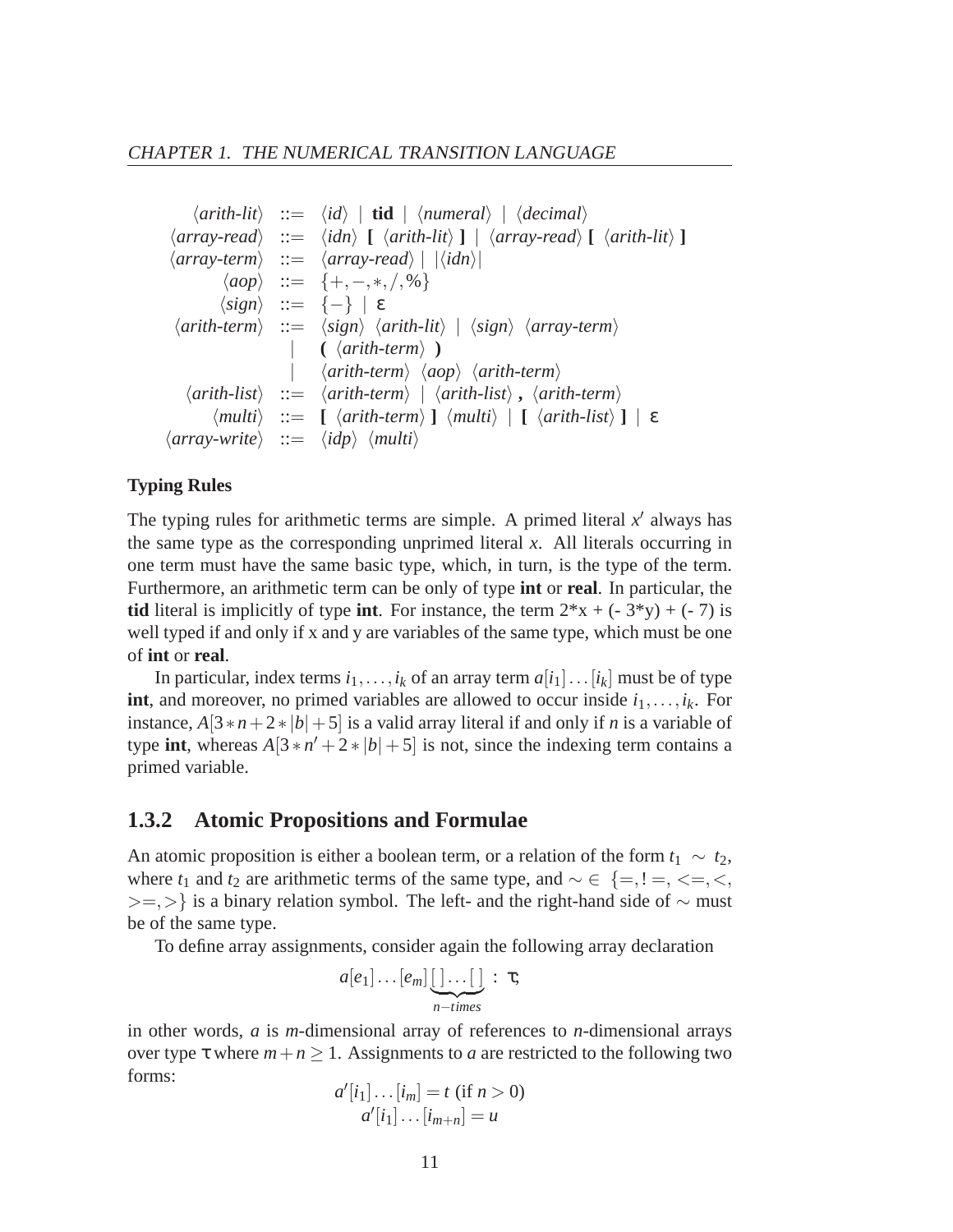where  $i_k$  are well-typed index-terms,  $t$  is a valid array term exposing an  $n$ -dimensional array (reference) over type τ, and *u* is an expression of type τ. Moreover, no primed symbol can appear in *t* and *u*. For example, consider the following declaration:

a[], b[], c[5], d[2][], e[][] : **int**;

Here  $a' = c$ ,  $b' = a$ ,  $d'[1] = b$ ,  $d'[0][1] = 5$ ,  $e' = d$  are valid atomic propositions. However, assignments  $c' = a$ , and  $d' = e$  are incorrect in the context of the above declarations.

Additionally, we allow atomic formulae for multiple assignments of the form

$$
a'[i_1] \dots [i_{m-1}][j_1, \dots, j_k] = [t_1, \dots, t_k] \text{ (if } n > 0)
$$
  

$$
a'[i_1] \dots [i_{m+n-1}][j_1, \dots, j_k] = [u_1, \dots, u_k]
$$

which denotes an assignment to positions

$$
a'[i_1] \dots [i_{m-1}][j_1]
$$

$$
\vdots
$$

$$
a'[i_1] \dots [i_{m-1}][j_k]
$$

or, respectively, to positions

$$
a'[i_1] \dots [i_{m+n-1}][j_1]
$$
  
\n
$$
\vdots
$$
  
\nand 
$$
a'[i_1] \dots [i_{m+n-1}][j_k]
$$

Multiple assignments are interpreted as a succession of basic assignments performed from left to right, i.e. first assigning to  $a'[i_1] \dots [i_{m-1}][j_1]$  and last to  $a'[i_1] \dots [i_{m-1}][j_k]$ . More details can be found in Section 2.2.

Note that unprimed array terms of the form  $a[i_1] \dots [i_{m+n}]$  can be used freely in arithmetic terms, as discussed in Section 1.3.1, for instance:

 $a[i+1] = a[i]$  $a[n] \leq d[2*n-1][0] + |a| + 1$  $b[2*n] \geq e[n][k]$ 

However, the atomic term  $d2[0] = a$  is not a valid one, since  $d1[0]$  and a are not valid arithmetic terms.

The formal syntax of atomic propositions is given below (semantics of *havoc* is explained at the end of this section):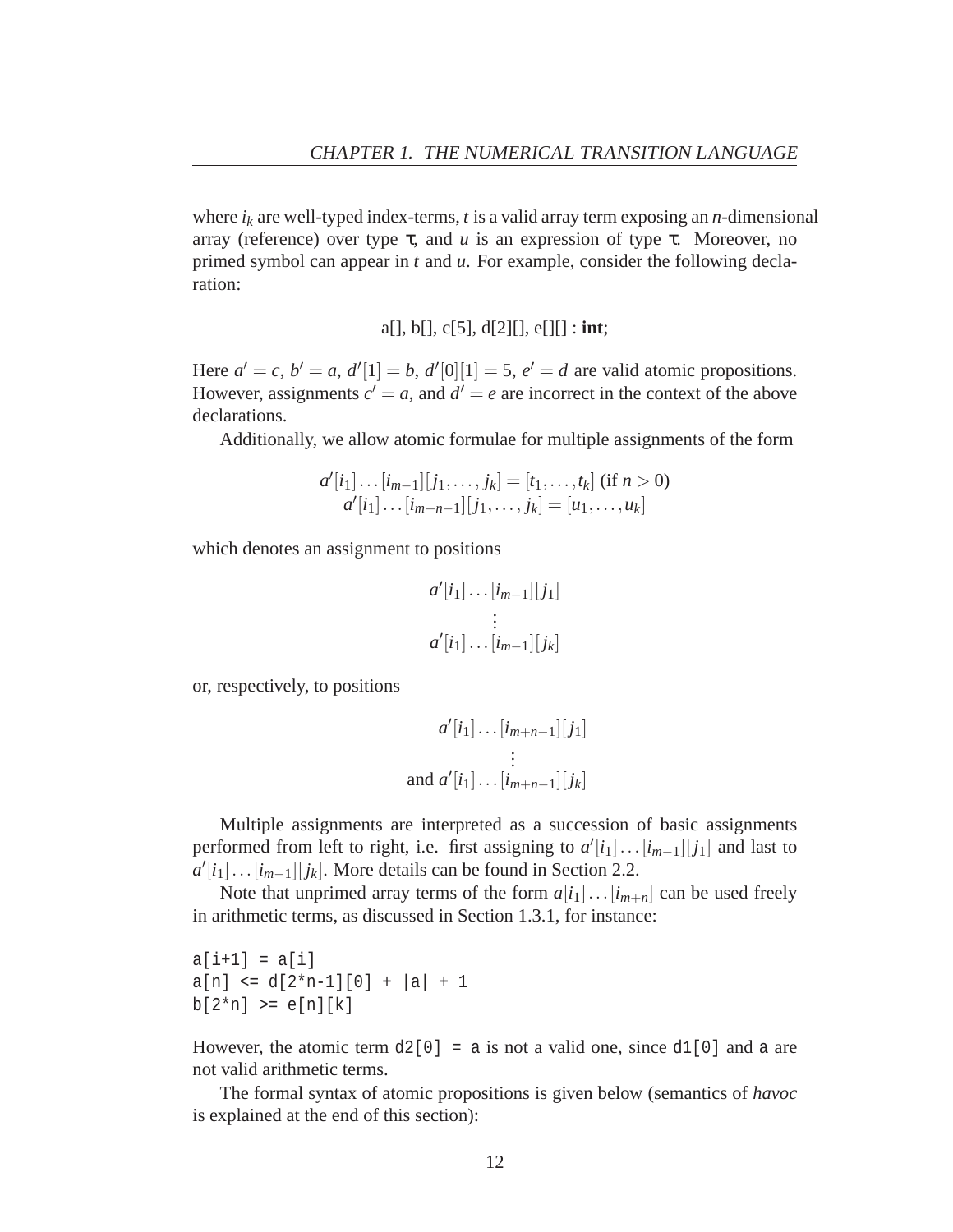$$
\langle rop \rangle ::= \{=, !=, <=, <, >=, > \}
$$
\n
$$
\langle mop \rangle ::= \langle rop \rangle \mid \langle bop \rangle
$$
\n
$$
\langle idn-lists \rangle ::= \langle idn \rangle \mid \langle idn-lists \rangle , \langle idn \rangle
$$
\n
$$
\langle idn-list \rangle ::= \langle idn-lists \rangle \mid \epsilon
$$
\n
$$
\langle havoc \rangle ::= \mathbf{havoc} (\langle idn-list \rangle)
$$
\n
$$
\langle atom \rangle ::= \langle bool-term \rangle
$$
\n
$$
\langle arrav \rangle \langle vop \rangle \langle arith-term \rangle
$$
\n
$$
\langle array-write \rangle = [\langle arith-list \rangle]
$$
\n
$$
\langle havoc \rangle
$$

The syntax of formulae is given below:

 $\langle$ *quantifier* $\rangle$  ::= {**forall**, **exists**}  $\langle q\text{-type}\rangle$  ::=  $\langle \text{type}\rangle$  |  $\langle \text{type}\rangle$  **[**  $\langle \text{arith-term}\rangle$  ,  $\langle \text{arith-term}\rangle$  **]**  $\langle formula \rangle$  ::=  $\langle atom \rangle$  | **(**  $\langle formula \rangle$  **)** |  $\langle \text{formula} \rangle$   $\langle \text{bop} \rangle$   $\langle \text{formula} \rangle$  | **not**  $\langle \text{formula} \rangle$ | h*quantifier*i h*idn-list*i **:** h*q-type*i **.** h*formula*i

Notice that quantified variables must be typed by a basic (scalar) type. Consequently, array variables cannot occur in the scope of a quantifier. Also, the quantified variables are supposed to be unprimed. The use of intervals within type specifications of quantified variables is meant as syntactic sugar, namely:

- **forall**  $i : \tau[t_1, t_2] \cdot \phi(i)$  stands for **forall**  $i : \tau \cdot (t_1 \leq i \text{ and } i \leq t_2 \text{ imply } \phi(i))$
- **exists**  $i : \tau [t_1, t_2] \cdot \phi(i)$  stands for **exists**  $i : \tau \cdot (t_1 \le i$  **and**  $i \le t_2$  **and**  $\phi(i)$

For example, the following are syntactically valid formulae:

N : **int**, x,y,z,a[N] : **int**; **forall**  $i : int[0,N-2]$  .  $(a[i+1] > a[i])$ **exists**  $n : int : (y * n <= x and x < y * (n + 1) and z' = n)$ 

The first formula above expresses the fact that *a* is a sorted integer array without duplicate values. The second one encodes the integer division relation  $z' = \frac{x}{y}$  $\frac{x}{y}$ .

Furthermore, as a syntactical sugar, one can use the  $=$  operator instead of the **equiv** operator. As an example, given a declaration *b*1,*b*<sup>2</sup> : *bool*, the following are valid and equivalent assignements:

- $b'_2$  equiv  $b_1$  or  $b_2$
- $b'_2 = (b_1 \text{ or } b_2)$

Also note that one can write  $b'_2$  as a shorthand for  $b'_2$  = **true**.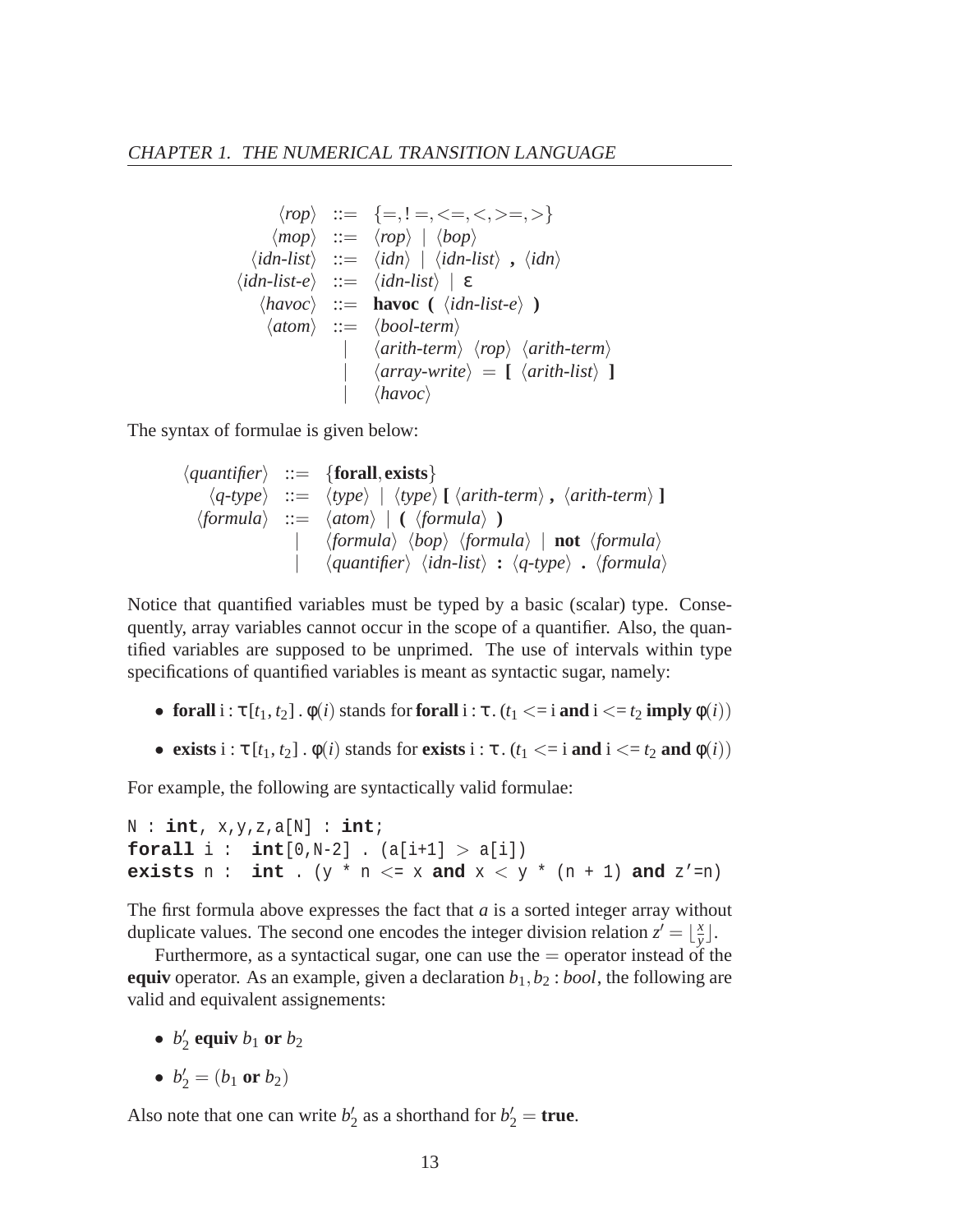#### **About Implicit Copies**

The intuition behind the use of primed identifiers is that an occurrence of a primed variable identifier in an atomic proposition has the effect of an assignment to that variable (i.e., it produces a possible change of its value in the next step). In order to improve readability of the transition rules, we define

$$
havoc(X) \equiv \bigwedge_{x \notin X} x' = x
$$

where *X* are variables in the current scope. For instance, given a scope with variables *x*, *y*,*z*,*w*, a formula

```
(z \le w \text{ and } x' = 5 \text{ and } \text{havoc}(x)) \text{ or } (y' \le 3 \text{ and } \text{havoc}(y))
```
is a shorthand for

(
$$
z
$$
<>=w and  $x'$ =5 and  $y'$ =y and  $z'$ =z and  $w'$ =w) or  
( $y'$ <>=3 and  $x'$ =x and  $z'$ =z and  $w'$ =w)

Note that  $y'$  in the first disjunct and  $x'$  in the second disjunct are left random.

#### **About Assignments to Array References**

Since arrays are considered first-class values (i.e., finite sequences of scalar data values), an assignment to an array variable would change both its size and its content. However, changing the size of an array variable, such as c[5] : **int** in the example above, would result in an array value that would be inconsistent with the declaration. Hence we allow only assignments to array references , whom sizes are not declared, e.g. a[], b[] : **int**.

### **1.4 Basic Systems**

A basic NTS is a component of a global system. A basic NTS is identified by a unique name that is visible in the entire system. The body of a basic NTS specifies the local variables (including input and output variable declarations), the *initial*, *final* and *error* states, and a list of transitions. Typically, final states are used to check termination, whereas error states are used to state safety properties. Formal definitions of these properties are given in the next chapter.

A transition is defined by a source state, a destination state and a transition rule. For instance, the following transition rule changes the control from state q1 to q2 and increments the value of the variable x if it is less than 100: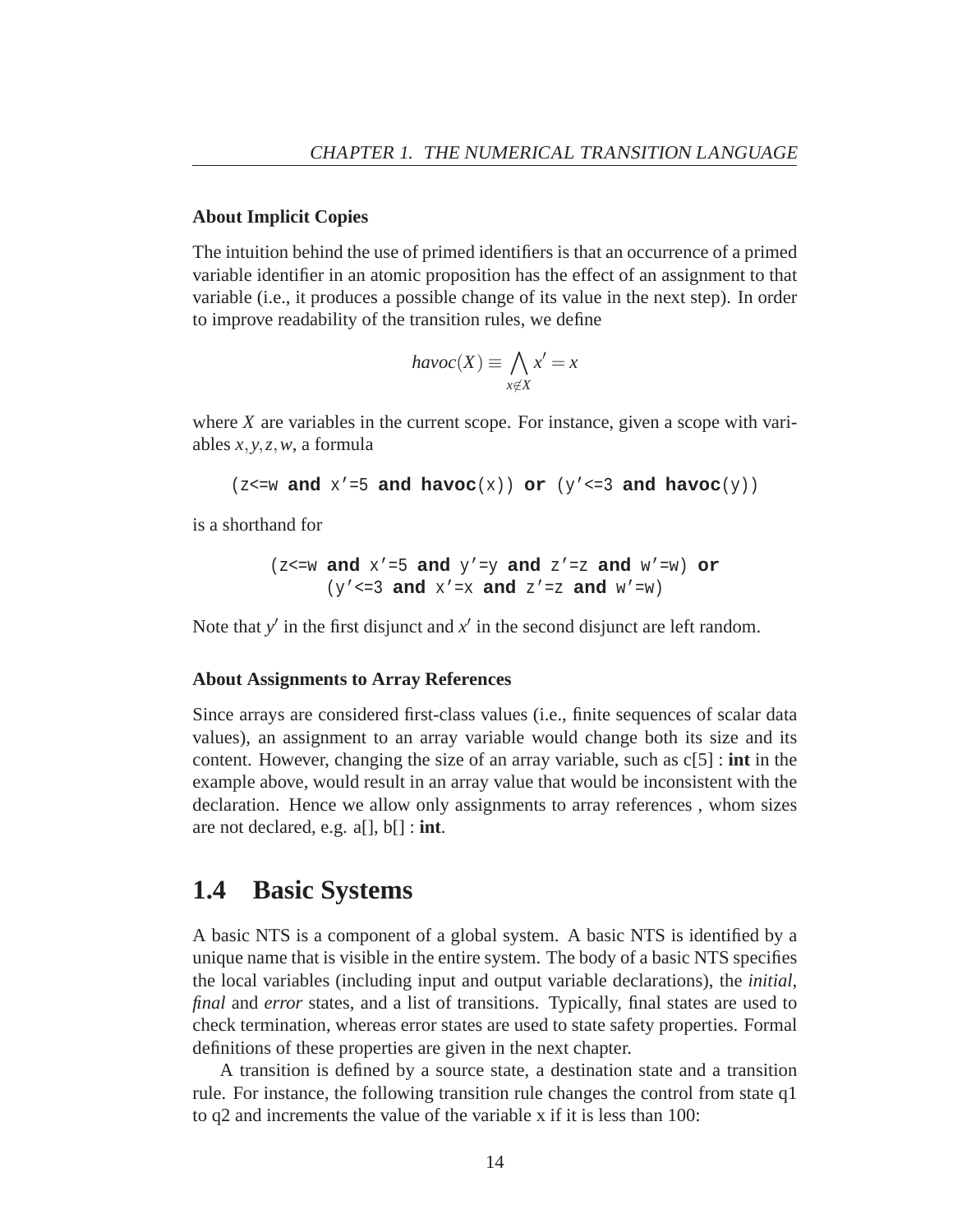```
q1 -> q2 { x<=100 and x'=x+1 }
```
Optionally, transitions can be labeled by identifiers that are unique within their scope (the body of the NTS definition). These identifiers can be used to display error traces. For instance:

```
t1: q1 - > q2 { x < = 100 and x' = x + 1 }
```
There are two kinds of transition rules: *arithmetic relations* and *calls* to other subsystems (basic NTS). All variables that do not appear primed in a transition relation implicitly carry their values from the source to the destination state. Consequently, an empty rule carries all values from the source to the destination state.

The formal syntax of basic NTS definition is given below. The  $\langle call \rangle$  nonterminal is defined in the next section. The *states* non-terminal serves as an optional declaration of control states (see Section 1.8 for its purpose):

 $\langle rule \rangle$  ::=  $\langle formula \rangle | \langle call \rangle | \varepsilon$  $\langle$ *transition* $\rangle$  ::=  $\langle idn \rangle$   $\langle$ ->'  $\langle idn \rangle$   $\langle$ *annotations* $\rangle$  '{'  $\langle rule \rangle$  '}'  $\vert$   $\langle idn \rangle$  **:**  $\langle idn \rangle$  **'**->**'**  $\langle idn \rangle$   $\langle annotations \rangle$  **'**{**'**  $\langle rule \rangle$  **'**}' h*transitions*i ::= h*transition*i h*transitions*i | ε  $\langle$ *statelist* $\rangle$  ::=  $\langle$ *statelist* $\rangle$ *,*  $\langle$ *idn* $\rangle$  |  $\langle$ *idn* $\rangle$  $\langle$ statelist-a $\rangle$  ::=  $\langle$ statelist $\rangle$ ,  $\langle$ annotations $\rangle$   $\langle$ *idn* $\rangle$  |  $\langle$ annotations $\rangle$   $\langle$ *idn* $\rangle$  $\langle$ *states* $\rangle$  ::= **states**  $\langle$ *statelist-a* $\rangle$  **;**  $| \varepsilon$  $\langle$ *statesinit* $\rangle$  ::= **initial**  $\langle$ *statelist* $\rangle$  **;**  $\langle$ *statesfin* $\rangle$  ::= **final**  $\langle$ *statelist* $\rangle$  **;**  $\mid$   $\epsilon$  $\langle$ *stateserr* $\rangle$  ::= **error**  $\langle$ *statelist* $\rangle$  **;**  $\mid \varepsilon$ h*statemarks*i ::= h*states*i h*states-init*i h*states-fin*i h*states-err*i  $\langle$ nts-body $\rangle$  ::=  $\langle$  declar-loc $\rangle$   $\langle$  statemarks $\rangle$   $\langle$  transitions $\rangle$  $\langle$ nts-basic $\rangle$  ::=  $\langle$ annotations $\rangle$   $\langle$ *idn* $\rangle$   $\langle$ <sup>{</sup>'  $\langle$ nts-body $\rangle$  '}<sup>\*</sup>

Notice that a basic NTS must specify at least one initial state.

### **1.5 Hierarchical Systems**

A hierarchical NTS is a collection of basic NTS, of which some are denoted as entry points of the system. The entry points can be given in a global instance declaration, which also defines the parallel threads (the instance declaration is presented in detail in the next section). For sequential systems with only one entry point, this can be specified using the name **main**.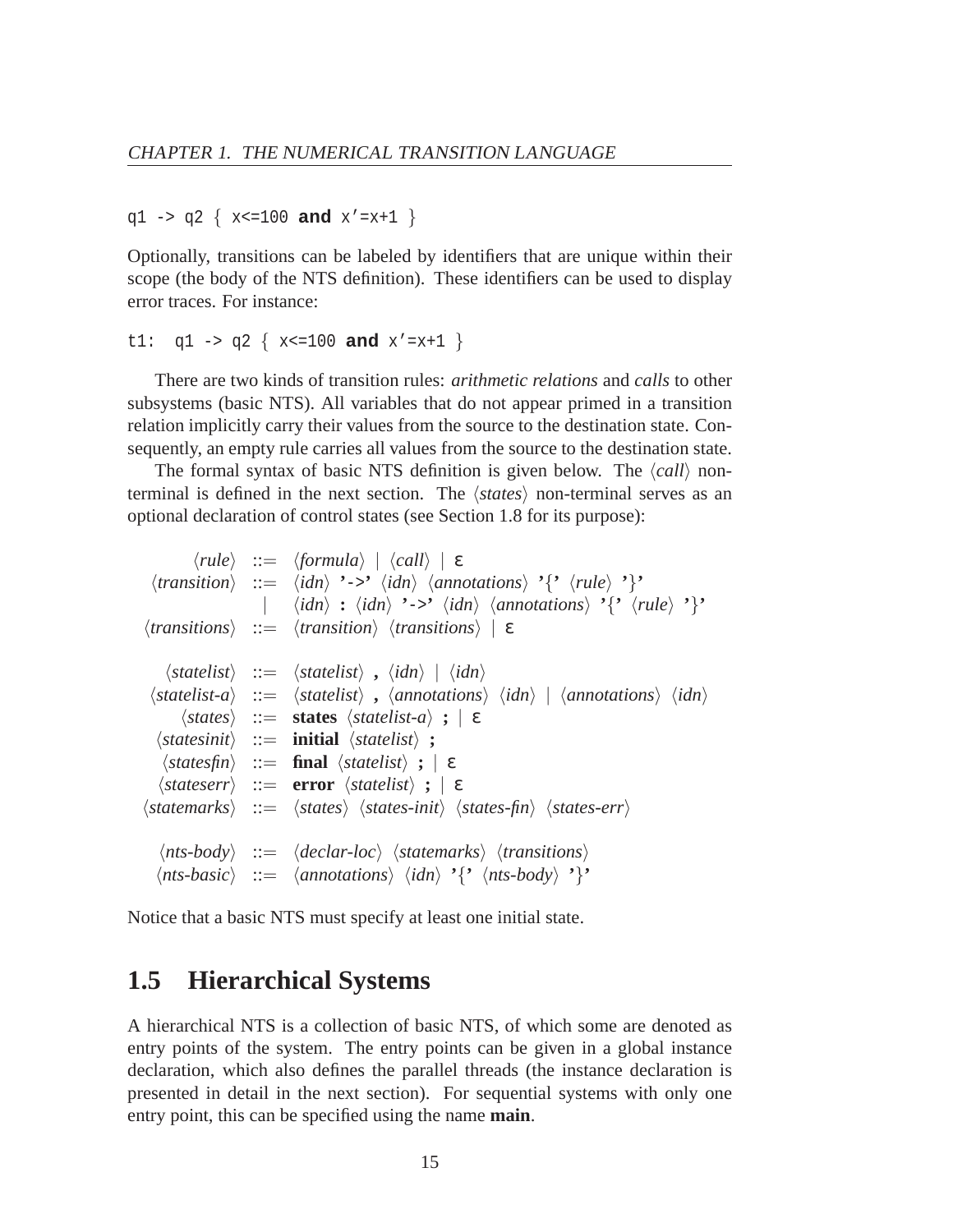In a hierarchical NTS basic subsystems can invoke other subsystems, via *call* transition rules. A call rule consists of a name of a callee and a list of actual parameters (arithmetic terms) followed by a list of primed return variables.

The types of the actual parameter terms must match the types of input variables of the callee. Similarly, the types of the return variables must match the types of the output variables of the callee. In particular, the input array variables (which must be declared as pure references) match with both array references and arrays of the same basic type. On the other hand, the output array variables (which must be declared as pure references too) match only with pure array references of the same basic type. Note that passing arrays as formal parameters, or returning arrays, has the same effect as assigning to array references. For the reasons described in section 1.3.2,  $a'$  may appear at most once in the list of return variables for each array variable *a*.

For instance, consider the following declarations:

```
foo {
  in (i1, i2 : int, r : real, a[] : int)
  out (n : int, i3, b[] : int)
  ...
}
bar {
  in (x : int, q : real)
  out (m : int, c[] : int)
 par N : int;
 d[N], y, z : int;
  ...
}
```
Then, *bar* can call *foo* as follows:

$$
foo(x+3, x+y, q, d, m', y', c')
$$
 (1.1)

As a syntactic sugar, we allow also the following:

$$
(\mathfrak{m}', y', c') = \text{foo}(x+3, x+y, q, d) \tag{1.2}
$$

Variables that do not appear in the list of return variables remain unchanged upon return. One may also specify explicitely which variables remain unchanged upon return using *havoc*:

$$
(\mathfrak{m}', y', c') = \text{foo}(x+3, x+y, q, d) \text{ and have } c(\mathfrak{m}, y, c) \tag{1.3}
$$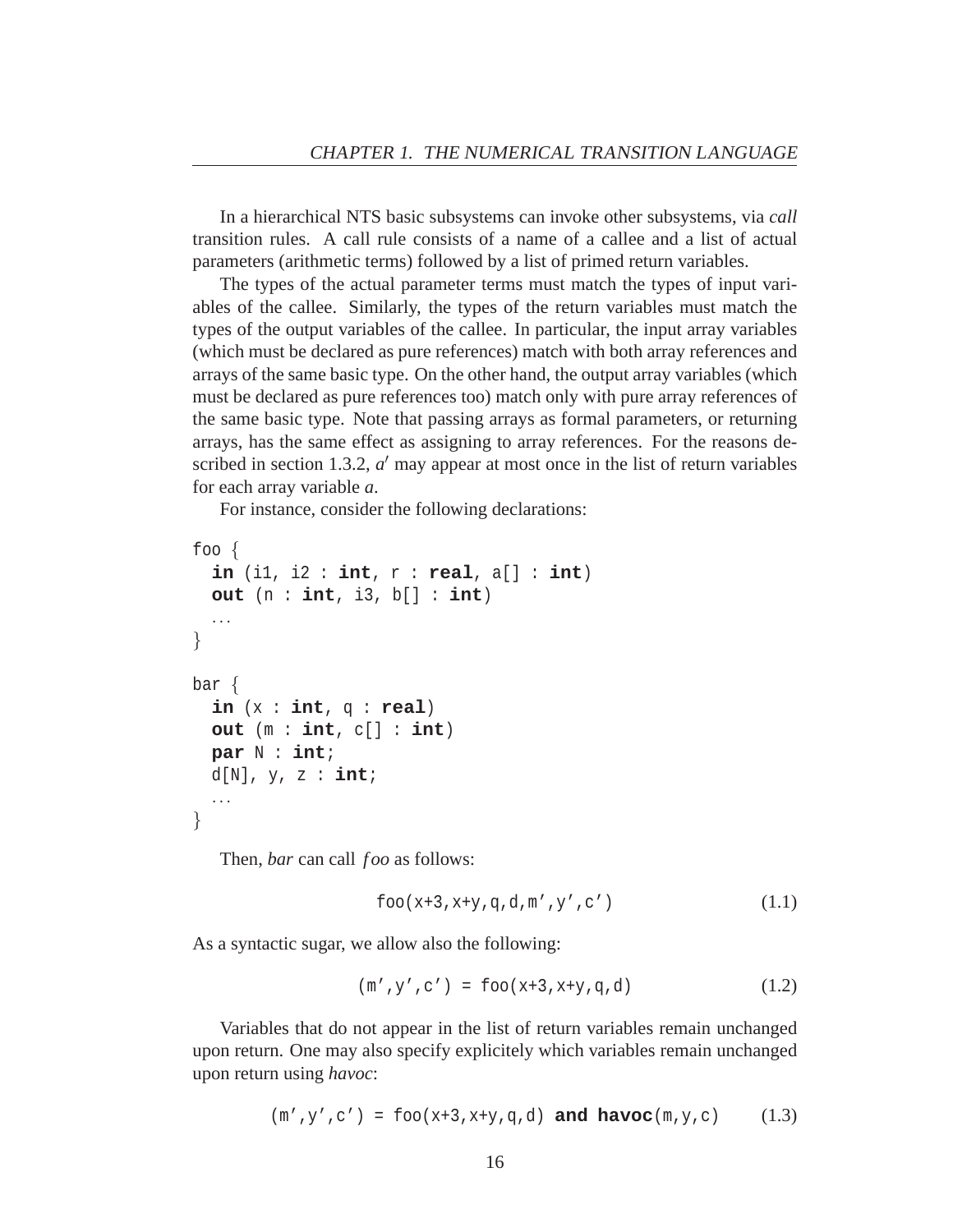$(m', y', c') = foo(x+3, x+y, q, d)$  **and havoc** $(m, y, c, d)$  (1.4)

Note that (1.1), (1.2), and (1.3) are equivalent. However, (1.3) is not equivalent to (1.4) since variable *d* is left random in (1.4).

The formal syntax of a call rule is given below:

$$
\langle arglist \rangle ::= \langle arith-list \rangle \mid \varepsilon
$$
  
\n
$$
\langle ret-terms \rangle ::= \langle idp \rangle \mid \langle ret-terms \rangle , \langle idp \rangle
$$
  
\n
$$
\langle rellist \rangle ::= \langle ret-terms \rangle \mid \varepsilon
$$
  
\n
$$
\langle call\text{-}base \rangle ::= \langle idn \rangle \mid (\langle arglist \rangle , \langle rellist \rangle )
$$
  
\n
$$
| \langle idp \rangle = \langle idn \rangle (\langle arglist \rangle )
$$
  
\n
$$
| \langle (ret\text{-}terms \rangle ) = \langle idn \rangle (\langle arglist \rangle )
$$
  
\n
$$
\langle call \rangle ::= \langle call\text{-}base \rangle \mid \langle call\text{-}base \rangle \text{ and } \langle havoc \rangle
$$

#### **1.5.1 Two Examples**

The example below implements Fibonacci's recursive function:

```
nts fibonacci;
```

```
fib {
  in x : int;
  out y : int;
  t1, t2 : int;
  initial si;
  final sf;
  si -> sf \{x=0 \text{ and } y'=0 \text{ and } \text{havoc}(y) \}si -> sf \{x=1 \text{ and } y'=1 \text{ and } \text{havoc}(y) \}si \rightarrow sl { x>1 and havoc() }
  s1 -> s2 \{ t1' = fib(x-2) \}s2 -> s3 \{ t2' = fib(x-1) \}s3 -> sf \{ y' = t1+t2 \text{ and } havoc(y) \}}
main {
  x, y : int;
  initial si;
  error se;
  si \rightarrow sl { x>=0 and havoc() }
  s2 -> s2 \{ y' = fib(x) \}s2 -> se { x>=4 and y<=x and havoc() }
}
```
The example below describes an NTS that concatenates two arrays: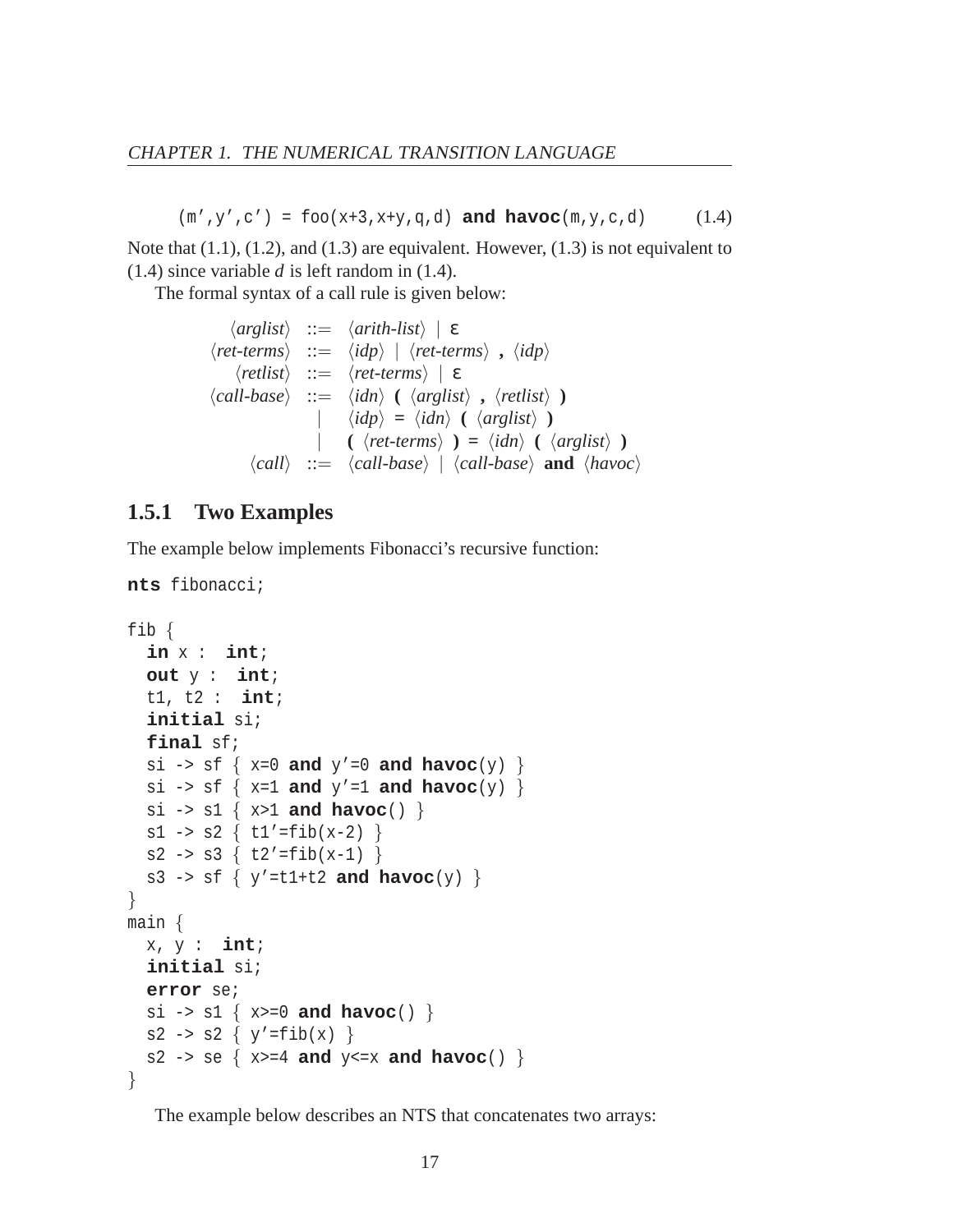```
nts concatenation;
concat {
  in a1[], a2[] : int;
  out a[] : int;
  t[|a1|+|a2|] : int, i : int;
  initial si;
  final sf;
  si \rightarrow sl { i'=0 and havoc(i) }
  s1 -> s1 { i< |a1| and t' [i] =a1[i] and i' =i+1 and havoc(t, i) }
  s1 -> s2 \{ i=|a1| \text{ and } i'=0 \text{ and } havoc(i) \}s2 -> s2 \{ i < |a2| \text{ and } t' [i + |a1|] = a2[i] \text{ and } i' = i + 1 \text{ and } h \text{avoc}(t, i) \}s2 -> sf \{ i=|a2| and a' =t and havoc(a) \}}
```
### **1.6 Parallel Systems**

A parallel NTS is a collection of basic NTS with a global specification of instances that run in parallel. For example

```
par N : int;
instances producer[N], consumer[2*N];
```
declares a parametric concurrent system in which there are N instances of the producer thread running in parallel with 2\*N instances of the consumer thread. As a general rule, the NTS used in an **instances** declaration must not declare input nor output variables.

Each instance has access to a predefined variable **tid** of type **int**. Two different instances have different **tid** values. Moreover, the order in which the instances are specified determines the value of the **tid** variable. For instance, in the example above the value of **tid** for producer threads ranges between 0 and  $N-1$ , whereas the value of **tid** for consumer threads ranges between *N* and  $2*N-1$ . Since the values of **tid** are pairwise distinct, all values in the above ranges are used. These considerations are useful to the specification of parallel systems with shared array resources.

The following gives the formal syntax of the instance declaration:

```
\langleinstance\rangle ::= \langleidn\rangle [ \langlearith-term\rangle ]
   \langleinst-list\rangle ::= \langleinstance\rangle | \langleinst-list\rangle, \langleinstance\rangle\langle instances \rangle ::= instances \langle inst-list \rangle ;
```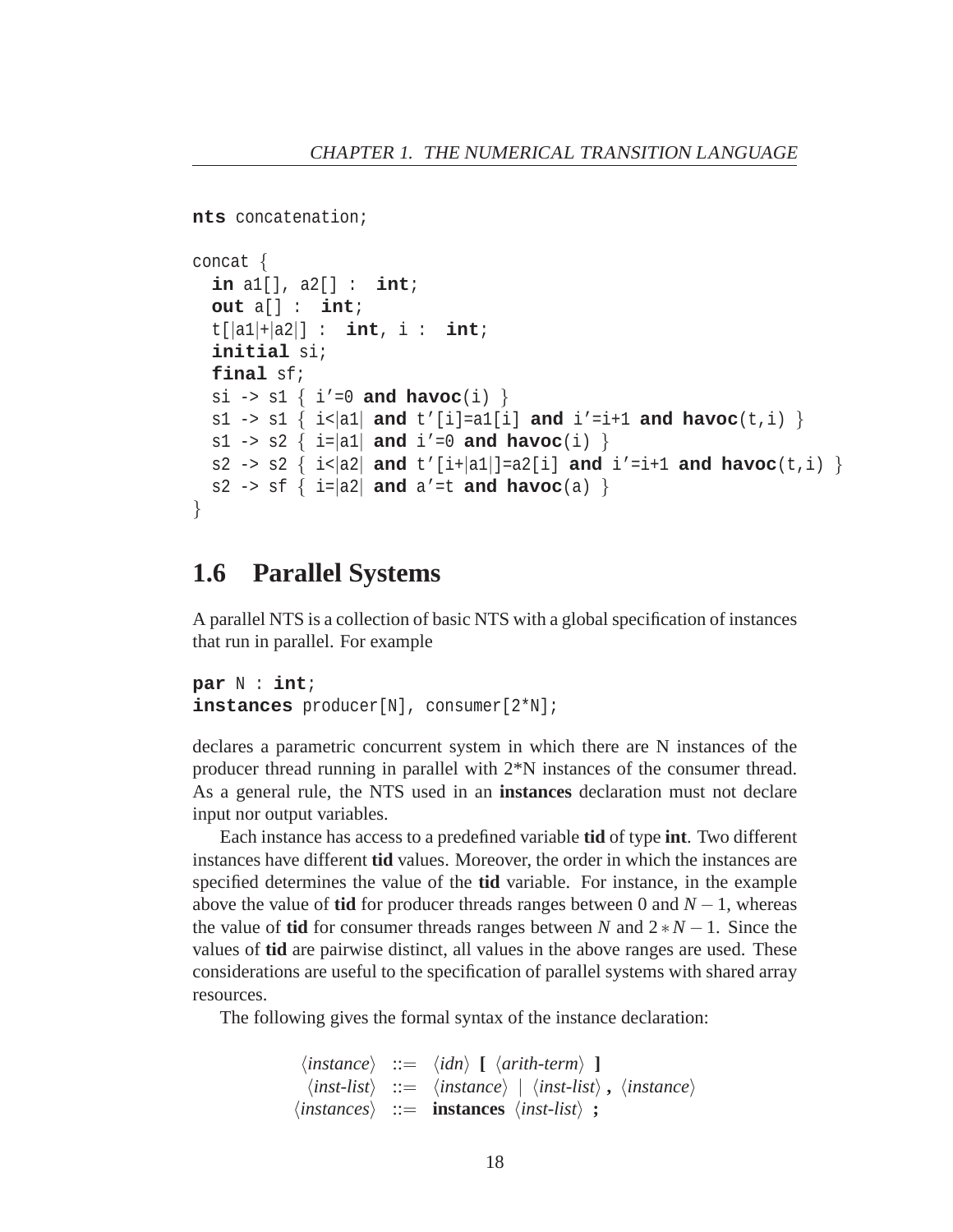# **1.7 Global NTS Specification**

The global specification of an NTS consists of a declaration of global variables and parameters, an initial condition (a formula describing the initial configurations), an instance declaration, and a list of basic NTS. The initial condition is written using full first-order arithmetic, e.g.:

```
par N : int;
a[N]: int;init forall i : int[0,N-1] . a[i] = 0;
```
The formal syntax of a global NTS specification is given below. The start symbol is the  $\langle system \rangle$  non-terminal.

 $\langle nts \text{-}name \rangle := \langle \text{annotations} \rangle$  **nts**  $\langle idn \rangle$  **;**  $\langle init \rangle$  ::= **init**  $\langle formula \rangle$  **;**  $\langle nts-list \rangle$  ::=  $\langle nts-basic \rangle$   $\langle nts-list \rangle$  | ε  $\langle nts \rangle$  ::=  $\langle nts \text{-}name \rangle$   $\langle decl\text{-}glob \rangle$   $\langle init \rangle$   $\langle instances \rangle$   $\langle nts\text{-}list \rangle$ 

#### **1.7.1 Lamport's Bakery Protocol**

**nts** bakery;

```
// global declarations
par N : int;
choose[N] : int;
num[N] : int;
CS[N] : bool;
// initial condition on global variables
init forall i : int[0,N-1] . (choose[i]=0 and
        num[i]=0 and not CS[i]) and N>0;
// note that the order of entry points determines their tids:
// tid of bakery threads will be in range [0...N-1] and
// tid of the monitor thread will be N
instances bakery[N], monitor[1];
// bakery threads
bakery {
  initial s1;
  s1 -> s2 { lock(tid) }
```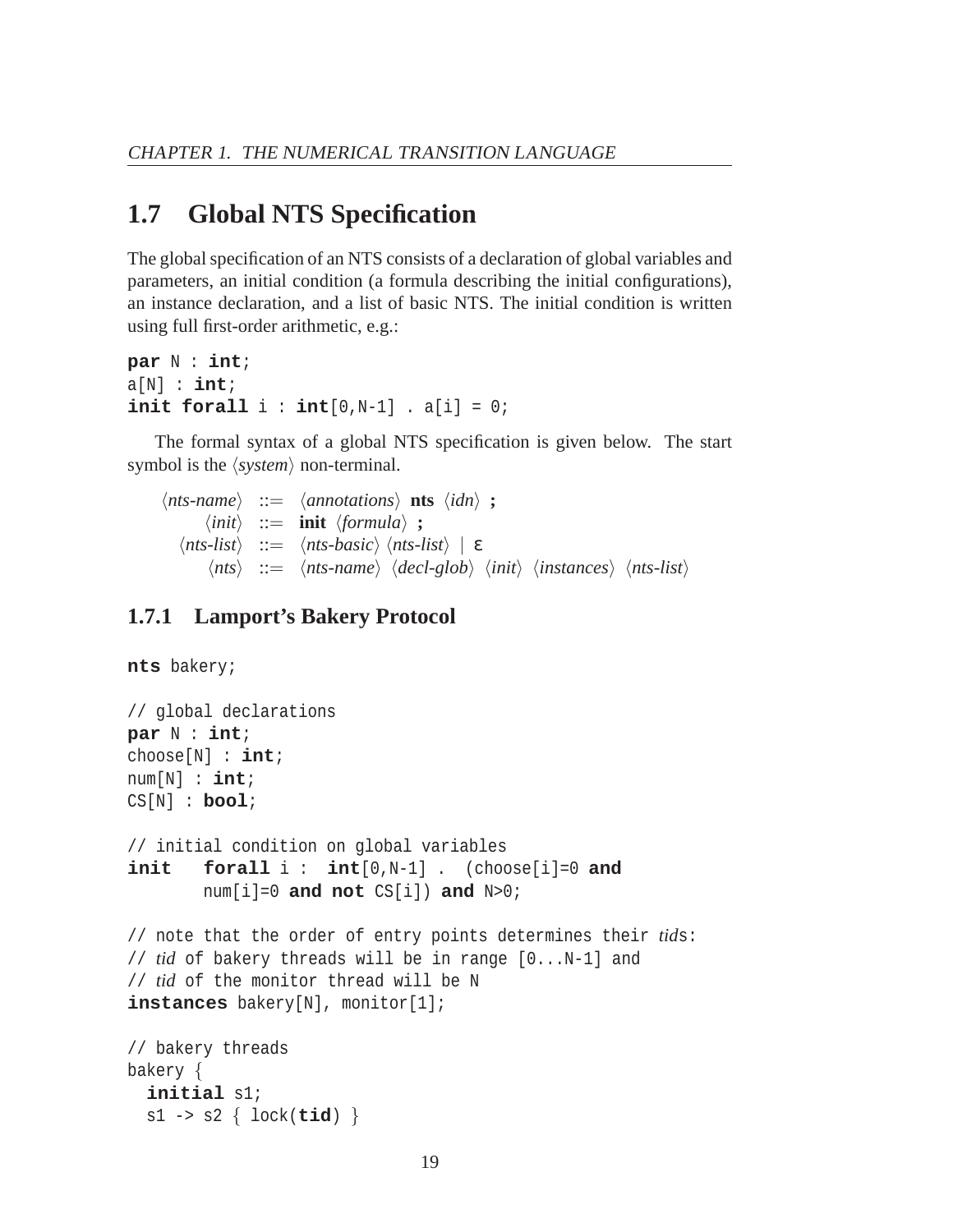```
s2 -> s1 { unlock(tid) }
}
// monitor thread
monitor {
  initial si;
  error se;
  si -> se { exists i,j : int[0,N-1] . (i!=j and
              CS[i] and CS[j]) and havoc() }
}
lock {
  in i : int;
  max : int, j : int;
  initial s1;
  final s5;
  // set max
  s1 -> s2 { choose'[i] = 1 and max' = 0 and j' = 0and havoc(max,choose,j) }
  s2 -> s2 \{ j < N \text{ and } \max \n> = \text{num}[j] \text{ and } j' = j+1 \}and havoc(j) \}s2 -> s2 \{ j < N \text{ and } \max < \text{num}[j] \text{ and } \max' = \text{num}[j] \text{ and } j' = j+1 \}and havoc(max,j) }
  s2 -> s3 \{ j=N and choose'[i] = 0 and j'=0
              and havoc(choose,j) }
  // wait for entering the critical section
  s3 -> s3 \{ j < N \text{ and choose}[j] \} = 0 and havoc() \}s3 -> s4 \{ j < N \text{ and choose}[j] = 0 \text{ and have}(i) \}s4 -> s4 { num[j]!=0 and (num[j]<num[i] or
              num[j]=num[i] and j<i>j</i> and havoc() }
  s4 -> s3 { not (num[j]!=0 and (num[j]<num[i] or
              num[j]=num[i] and j\langle i|) and j\langle i|+1 and havoc(j) \}// enter the critical section
  s3 -> s5 { j=N and CS'[i]=true and havoc(CS) }
}
unlock {
  in i : int;
  initial s1;
  final s2;
```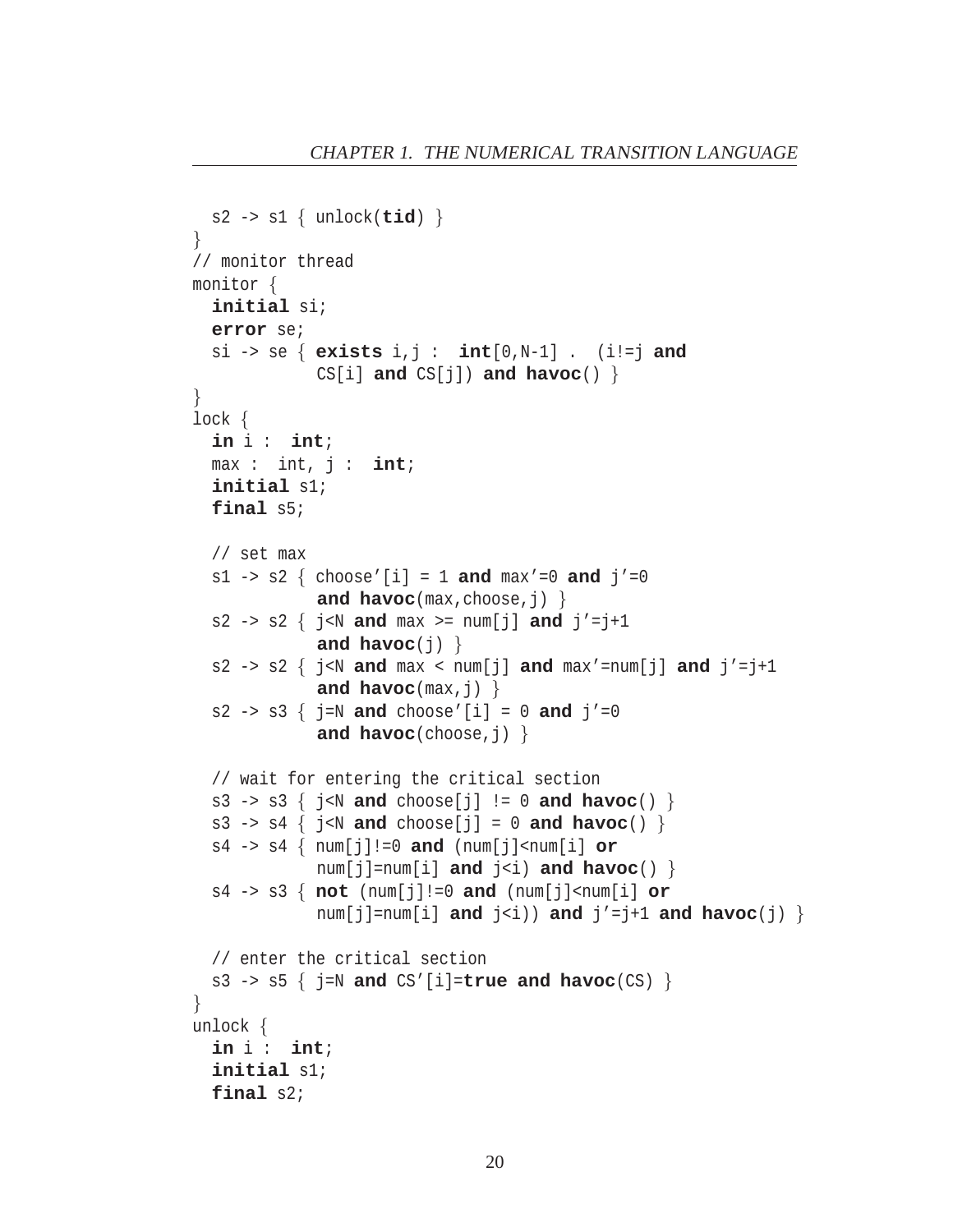```
// leave the critical section
 s1 -> s2 \{ CS'[i] = false and num'[i] = 0 and have(CS, num) }
}
```
### **1.8 Annotations**

Some syntactical elements of the NTS can be annotated. Namely, the global NTS, its subsystems, control states, transitions, and variables. In the case of global systems, subsystems, transitions, and variables, the annotation is placed before their definition (see sections 1.2.2, 1.4, and 1.7). In order to allow annotations of control states, the  $\langle$ *statesdecl* $\rangle$  declaration block is introduced (see Section 1.4), which contains a list of (annotated) control states. Note that such (annotated) declaration can be partial, in other words, not all the control states used later in a definition of transitions have to appear there. An annotation can be of type *int*, *real*, *bool*, *string*, or *formula*. The formal syntax for annotations follows:

```
\langlestring\rangle ::= " \langle PRINTABLE\text{-}CHAR\rangle^* "
  \langle a\text{-type-val}\rangle ::= int : \langle sign \rangle \langle numeral \ranglereal : \langle sign \rangle \langle decimal \rangle\text{bool} : \langle boolean \ranglestring : \langlestring\rangleformula : \langle formula \rangle\langleannotation\rangle ::= \omega \langleidn\rangle : \langlea-type-val\rangle ;
hannotationsi ::= hannotationsi hannotationi | ε
```
The following example illustrates the use of annotations:

```
@inv:formula: x=0 and x<=11; // annotation of global NTS
@line:int:101; @col:int:5; // annotation of global variable x
x : int;
init x=0;
@inv:formula: x<=11; // subsystem annotation
main {
  @line:int:101; @col:int:15; // annotation of local variable y
  y : int;
  states // partial declaration of control states
     @line:int:5; // annotation of the control state s1
     s1
  ;
  initial s1;
```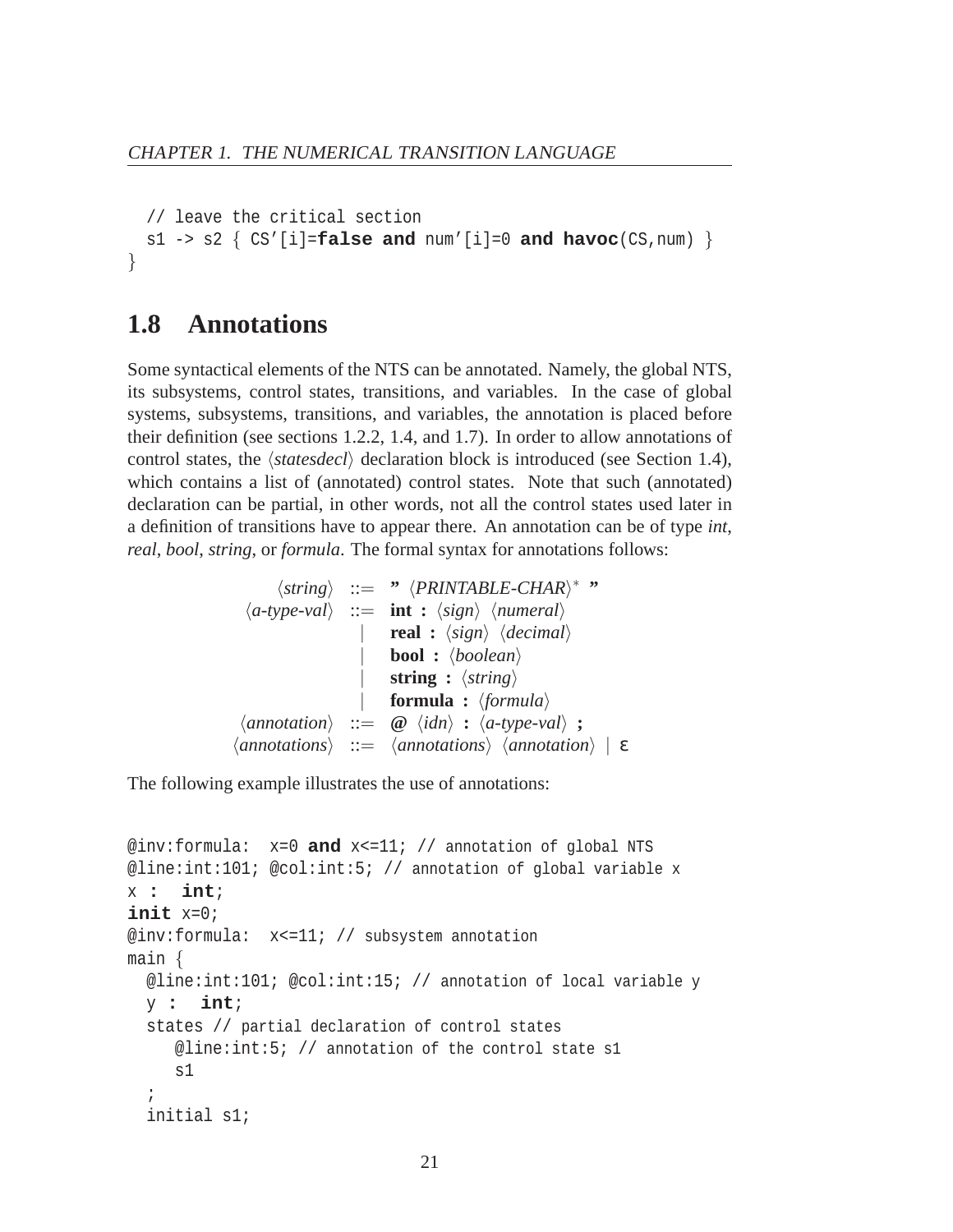```
final s2;
  s1 -> s1 @line:int:105; @col:int:1; // annotation of a transition
    { x<0 and x'=x+1 }
s1 \rightarrow s2 \{ x=0 \text{ and } x'=x \}s2 \rightarrow s2 { x < = 10 and x' = x + 1 }
}
```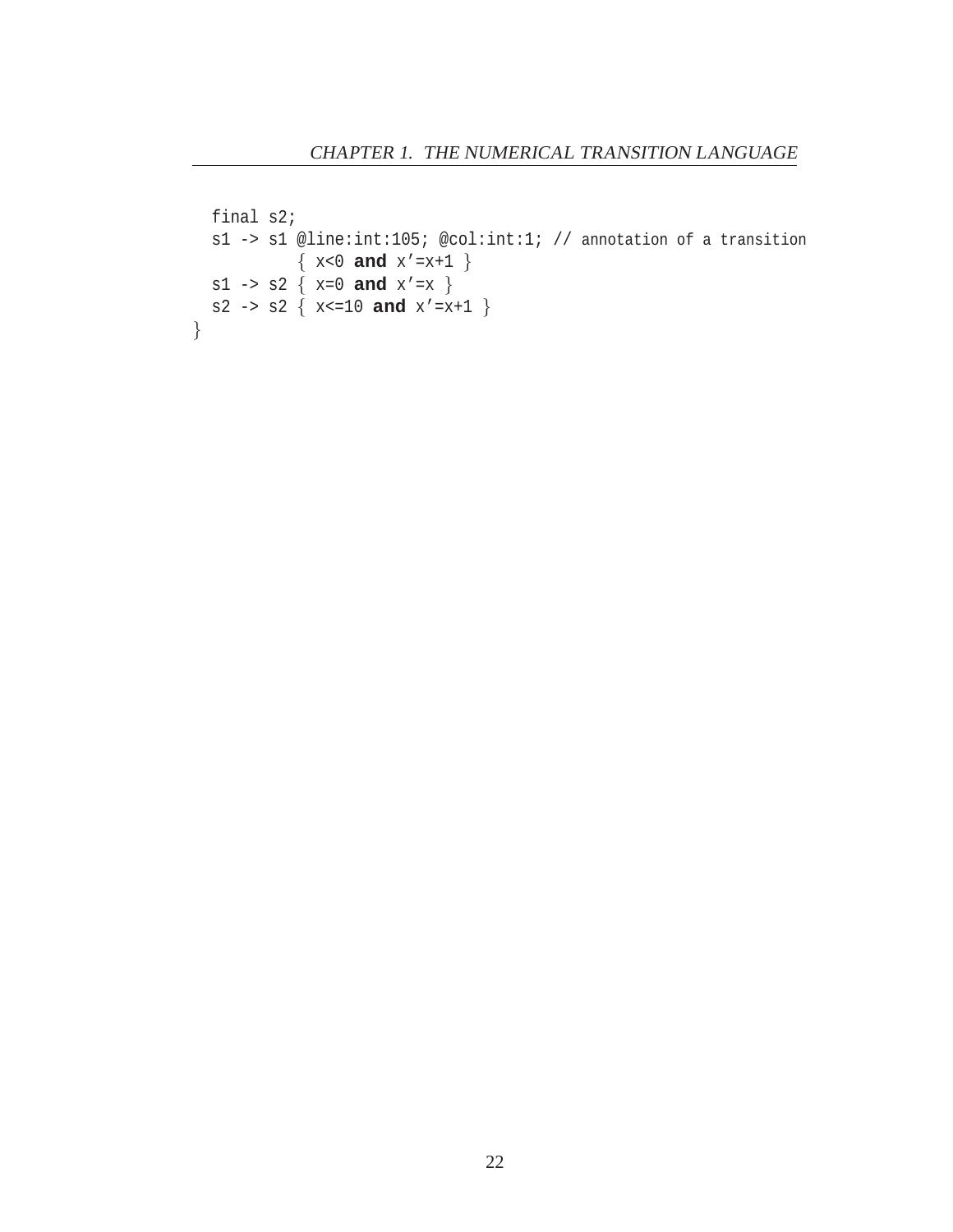# **Chapter 2**

# **Numerical Transition Systems**

In the following, the symbols  $\mathbb{B}$ ,  $\mathbb{N}$ ,  $\mathbb{N}_+$ ,  $\mathbb{Z}$  and  $\mathbb{R}$  are used to denote the sets of booleans, natural, strictly positive natural, integer, rational and real numbers, respectively.

Let  $\mathbb D$  be a *data domain*, or simply domain. Each domain has an associated first-order logical theory  $\mathcal{T}_{\mathbb{D}} = \langle \mathbb{D}, \mathcal{X}, \{P_i\}_{i=1}^n, \{f_i\}_{i=1}^m \rangle$  consisting of:

- a (possibly infinite countable) set of variables *X*
- a (possibly infinite countable) set of predicate symbols  $\{P_i\}_{i=1}^n$
- a (possibly infinite countable) set of function symbols  $\{f_i\}_{i=1}^m$

all ranging over the universe D. As usual, we consider constants to be functions of zero arity.

The *alphabet* of  $\mathcal{T}_{\mathbb{D}}$  is the set of all variables, predicate and function symbols of  $\mathcal{T}_{\mathbb{D}}$ , together with the classical first-order logic connectives:  $\vee$ ,  $\wedge$ ,  $\neg$ ,  $\exists$ ,  $\forall$  and the equality sign =. A *term* of  $\mathcal{T}_{\mathbb{D}}$  is either a variable  $x \in \mathcal{X}$ , or a function symbol  $f(t_1,...,t_n)$  applied to a number of terms equal to its arity. An atomic proposition is either  $t_1 = t_2$ , or  $p(t_1, \ldots, t_n)$  for a predicate symbol of arity *n* and terms  $t_1, \ldots, n$ . The *language* of  $T_{\mathbb{D}}$  is the set of all syntactically valid first-order formulae build from atomic propositions, using the first-order connectives.

Each atomic proposition  $\pi$  in the language of  $\mathcal{T}_{D}$  has an attached *guard*, denoted  $G(\pi)$ , which is a formula also in the language of  $\mathcal{T}_{\mathbb{D}}$ . Unless specified, we assume the guard to be true. The guard of a first-order formula is defined inductively:

- $\bullet$  *G*( $\phi$ <sub>1</sub> ∧  $\phi$ <sub>2</sub>)  $\equiv$  *G*( $\phi$ <sub>1</sub>)  $\land$  *G*( $\phi$ <sub>2</sub>)  $\equiv$  *G*( $\phi$ <sub>1</sub>)  $\land$  *G*( $\phi$ <sub>2</sub>)
- $\bullet$  *G*( $\exists$ *x* . **φ**)  $\equiv$  *G*( $\forall$ *x* . **φ**)  $\equiv$  *G*( $\sim$ **φ**)  $\equiv$  *G*( $\phi$ )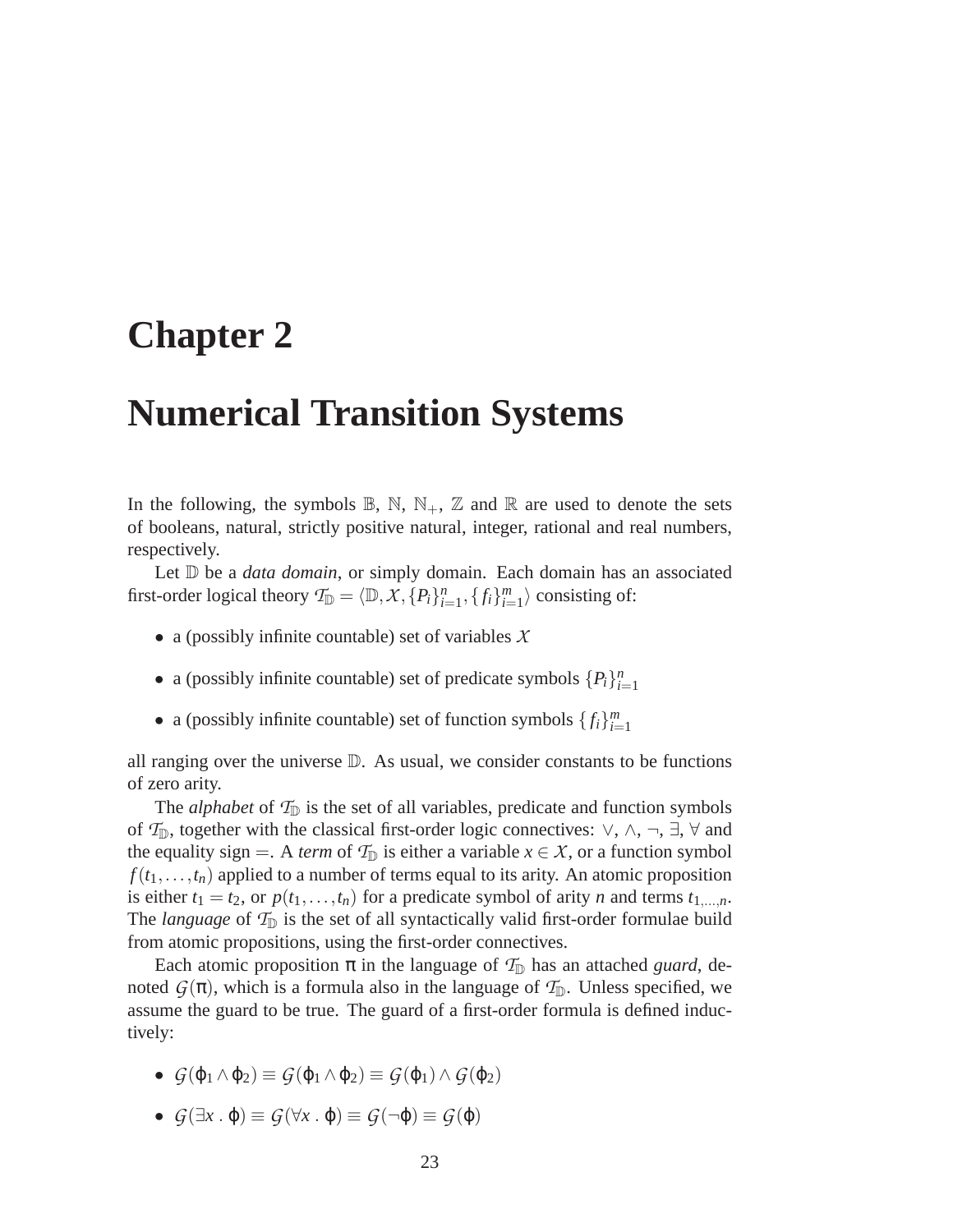Given two (or more) domains  $\mathbb{D}_1$  and  $\mathbb{D}_2$  with associated first-order theories  $\mathcal{T}_{\mathbb{D}_1} = \langle \mathbb{D}_1, \{R_i\}_{i=1}^{n_1}$  $\binom{n_1}{i=1}, \{f_i\}_{i=1}^{m_1}$  $\langle m_1 \atop n=1 \rangle$  and  $\langle T_{\mathbb{D}_2} \rangle = \langle \mathbb{D}_2, \{R_i\} \rangle_{i=1}^{n_2}$  $\binom{n_2}{i=1}, \{f_i\}_{i=1}^{m_2}$  $\binom{m_2}{i=1}$ , the disjoint union of  $T_{\mathbb{D}_1}$  and  $T_{\mathbb{D}_2}$  is defined as:

$$
\mathcal{T}_{\mathbb{D}_1 \uplus \mathbb{D}_2} = \langle \mathbb{D}_1 \uplus \mathbb{D}_2, \mathcal{X}_1 \uplus \mathcal{X}_2, \{P_i\}_{i=1}^{n_1} \uplus \{P_i\}_{i=1}^{n_2}, \{f_i\}_{i=1}^{m_1} \uplus \{f_i\}_{i=1}^{m_2}\rangle
$$

An atomic proposition of  $\mathcal{T}_{\mathbb{D}_1 \oplus \mathbb{D}_2}$  is either an atomic proposition of  $\mathcal{T}_{\mathbb{D}_1}$  or of  $\mathcal{T}_{\mathbb{D}_2}$ i.e., without mixing variables, predicates or function symbols from both theories. The language of  $T_{\mathbb{D}_1 \oplus \mathbb{D}_2}$  is the set of all syntactically valid first-order formulae build from the atomic propositions of  $T_{\mathbb{D}_1 \uplus \mathbb{D}_2}$ .

Given a finite set of domains  $\mathbb{D}_1,\ldots,\mathbb{D}_k$ , a multi-domain *numerical transition system* (NTS) is a tuple

$$
S = \langle \{\mathbb{D}_i\}_{i=1}^k, \{X_i\}_{i=1}^k, \{\mathbf{p}_i\}_{i=1}^k, \{\mathbf{x}_i^{in}\}_{i=1}^k, \{\mathbf{x}_i^{out}\}_{i=1}^k, Q, I, F, E, \Delta \rangle
$$

where, for all  $i = 1, \ldots, k$ :

•  $X_i$  is a set of *state variables* ranging over  $\mathbb{D}_i$ . W.l.o.g. we require that *X*<sup>*i*</sup> ∩ *X*<sup>*j*</sup> =  $\emptyset$ , for all *i*  $\neq$  *j*.

An *interpretation* of the state variables is a mapping  $v_i : X_i \to \mathbb{D}_i$ . We denote by  $X'_i$  the set of primed variables i.e.,  $\{x' \mid x \in X_i\}$ , and by  $v'_i : X'_i \to \mathbb{D}_i$  an interpretation of the primed variables.

The set of *relations* over  $X_i$  is the set of formulae in the language of  $T_{D_i}$ with free variables in the set  $X_i \cup X'_i$ , and is denoted as  $\mathcal{R}_{\mathbb{D}_i}$ . For any relation  $R \in \mathcal{R}_{\mathbb{D}_i}$  we write

$$
\models R[v_i/X_i, v'_i/X'_i]
$$

if the formula in which each variable  $x \in X_i$  is substituted by  $v_i(x)$ , each  $x_i' \in X_i'$  is substituted by  $v_i'(x_i')$ , and each predicate and function symbol is interpreted over  $\mathbb{D}_i$ , is logically true.

- $\mathbf{p}_i \subseteq X_i$  is a set of *parameters* i.e., variables whose values do not change during execution
- $\mathbf{x}_i^{in} \subseteq X_i$  is a (possibly empty) ordered sequence of *input variables*
- $\mathbf{x}_i^{out} \subseteq X_i$  is a (possibly empty) ordered sequence of *output variables*
- *Q* is a finite set of *control states*
- *I* ⊆ *Q* is a non-empty set of *initial states*
- *F* ⊆ *Q* is a (possibly empty) set of *final states*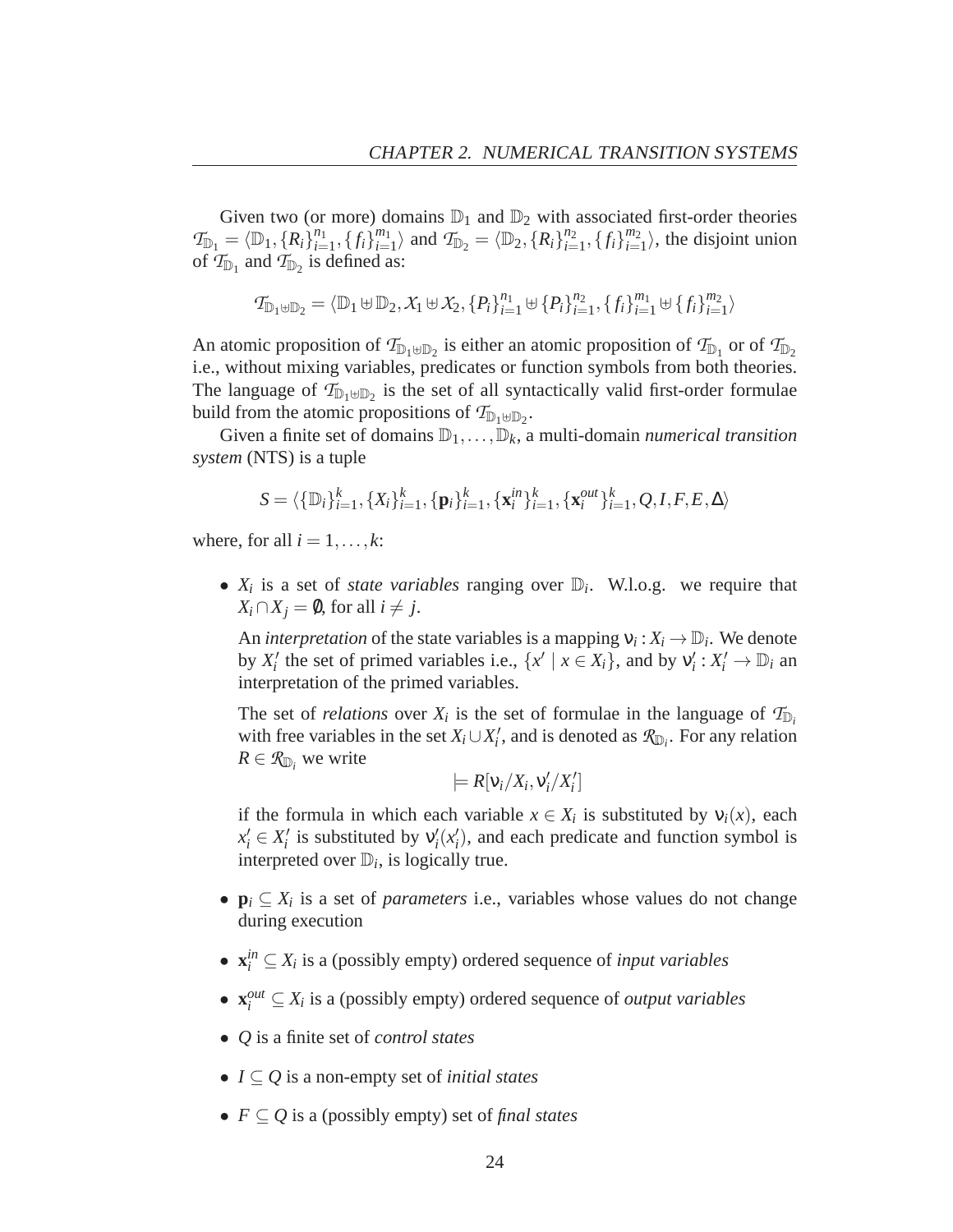- *E* ⊆ *Q* is a (possibly empty) set of *error states*
- ∆ is a set of *transition rules* of the form:

$$
q \xrightarrow{R} q'
$$

where  $q, q' \in Q$  and  $R \in \mathcal{T}_{\mathbb{D}_1 \uplus ... \uplus \mathbb{D}_k}$ 

We require that, for all transition rules  $q \stackrel{R_1}{\longrightarrow} q', \ldots, q \stackrel{R_n}{\longrightarrow} q'$  with *q* and *q'* as the source and destination states, respectively, for no two  $i, j \in \{1, ..., n\}$ it is the case that  $R_i \Longrightarrow R_j$  is valid (a transition rule does not subsume another).

Additionally, for each transition relation *R* occurring in ∆, the following implication is assumed to be valid:

$$
R \Longrightarrow \bigwedge_{i=1}^{k} \bigwedge_{p \in \mathbf{p}_i} p = p'
$$

Moreover, we assume a transition rule  $q \xrightarrow{\neg G(R)} q_e$  to some error state  $q_e \in E$ , for each transition rule  $q \stackrel{R}{\rightarrow} q'$ .

A *configuration* of an NTS *S* is a tuple  $(q, v_1, \ldots, v_k)$ , where  $q \in Q$  is a control state and  $v_i: X_i \to \mathbb{D}_i$  are interpretations of the state variables. A configuration whose control state is from *E* (*F*) is called an error (final) configuration, respectively. A configuration  $(q', v'_1, \ldots, v'_k)$  is an *immediate successor* of  $(q, v_1, \ldots, v_k)$ , denoted as

$$
(q, v_1, \ldots, v_k) \Rightarrow (q', v'_1, \ldots, v'_k)
$$

if and only if *S* has a transition rule  $q \stackrel{R}{\to} q'$ , where  $R \in \mathcal{T}_{\mathbb{D}_1 \uplus ... \mathbb{D}_k}$  and

$$
\models R[v_1/X_1,\ldots,v_k/X_k,v'_1/X'_1,\ldots,v'_k/X'_k]
$$

Given two control states  $q, q' \in Q$ , *a run*  $\rho$  *of A from q to q'* is a finite sequence of configurations

$$
\rho : c_1 \Rightarrow c_2 \Rightarrow \dots c_m
$$

where  $c_1 = (q, v_1, \ldots, v_k)$  and  $c_m = (q', v'_1, \ldots, v'_k)$  for some interpretations  $v_1, \ldots, v_k$ and  $v'_1, \ldots, v'_k$ . A run where the endpoint is not specified is assumed to be infinite.

Let  $c = (q, v_1, \ldots, v_k)$  be an arbitrary configuration of an NTS *S* and let  $c \Rightarrow$  $c' = (q', v'_1, \dots, v'_k)$  and  $c \Rightarrow c'' = (q'', v''_1, \dots, v''_k)$ :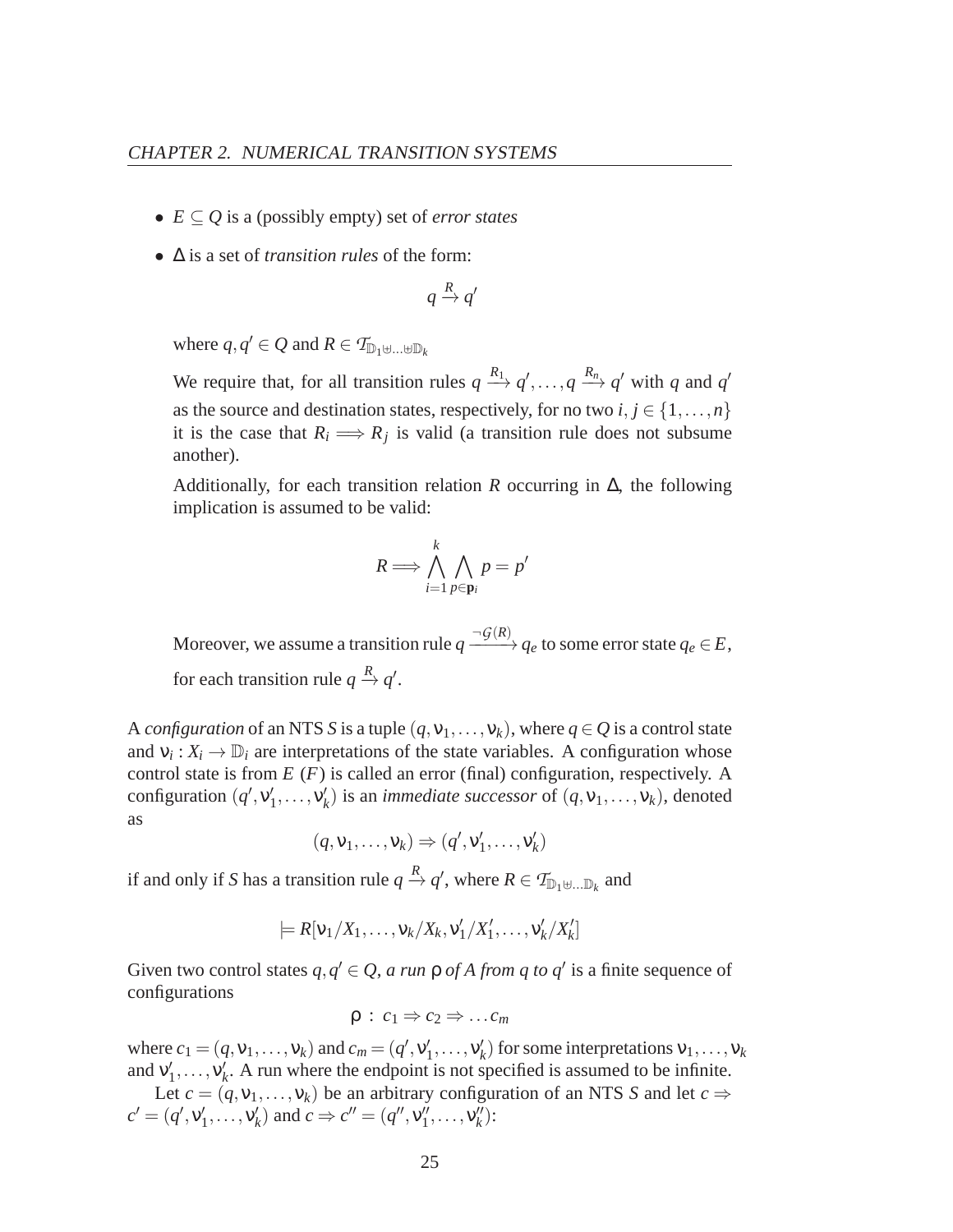- *S* is said to be *control deterministic* iffy  $q' = q''$ , independently of the choice of  $c, c'$  and  $c''$ .
- *S* is said to be *data deterministic* iff  $v'_i = v''_i$ , for all  $i \in \{1, ..., k\}$ , independently of the choice of  $c, c'$  and  $c''$ .
- *S* is said to be *deterministic* iff it is both control and data deterministic, and *non-deterministic* otherwise.

Let  $S = \langle {\{\mathbb{D}_i\}}_{i=1}^k, {\{X_i\}}_{i=1}^k, {\{\mathbf{p}\}}_{i=1}^k, {\{\mathbf{x}_i^{in}\}}_{i=1}^k, {\{\mathbf{x}_i^{out}\}}_{i=1}^k, Q, I, F, E, \Delta \rangle$  be an NTS, and let  $\Theta(X)$  be a formula in the language of  $\mathcal{T}_{\mathbb{D}_1 \uplus ... \uplus \mathbb{D}_k}$  denoting *initial conditions*. A configuration  $(q, v_1, \ldots, v_k)$  such that  $q \in I$  and  $\models \Theta[v_1/X_1, \ldots, v_k/X_k]$  is called a Θ*-initial configuration*. The following define the *verification problems* we consider for NTS.

**Definition 1 (SAFETY)** *S is said to be* safe *with respect to* Θ *if and only if there is no run starting in a* Θ*-initial configuration, and ending in an error configuration.*

**Definition 2 (TERMINATION)** *S is said to* terminate *with respect to* Θ *if and only if each run starting in a* Θ*-initial configuration eventually reaches a final configuration.*

## **2.1 Basic NTS**

A *basic NTS* (BNTS) is an NTS over purely numeric domains. We distinguish between boolean  $\mathbb{B}$ , integer  $\mathbb{Z}$  and real  $\mathbb{R}$  domains. The domain theory is in this case the first order arithmetic of addition and multiplication i.e.,  $\langle \mathbb{D}, \leq, 0, 1, +, \cdot \rangle$ , where  $\mathbb{D} \in \{ \mathbb{Z}, \mathbb{R} \}$  and  $\leq$ , 0, 1, + and  $\cdot$  are interpreted as usual. For booleans we write *false*, *true*, *or* and *and* instead of  $0, 1, +$  and  $\cdot$ , respectively.

Notice that the domain of variables plays an important role in the semantics of the transition relation. For instance, the relation  $x < 8 \land x' + 8 = x$  is satisfiable on  $\mathbb Z$  but unsatisfiable on N, whereas  $2 \cdot x \cdot x = y \cdot y$  is satisfiable on R but unsatisfiable on Z.

#### **2.1.1 A Classification of BNTS (skip on first reading)**

As shown by Minsky<sup>1</sup>, the class of single-domain BNTS with  $\mathbb{D}_1 \in \{ \mathbb{N}, \mathbb{Z} \}$ ,  $X_1 =$  ${x_1, x_2}$  and transition rules of one of the forms, for  $i = 1, 2$ :

<sup>&</sup>lt;sup>1</sup>M. Minsky. Computation: Finite and Infinite Machines. Prentice-Hall, 1967.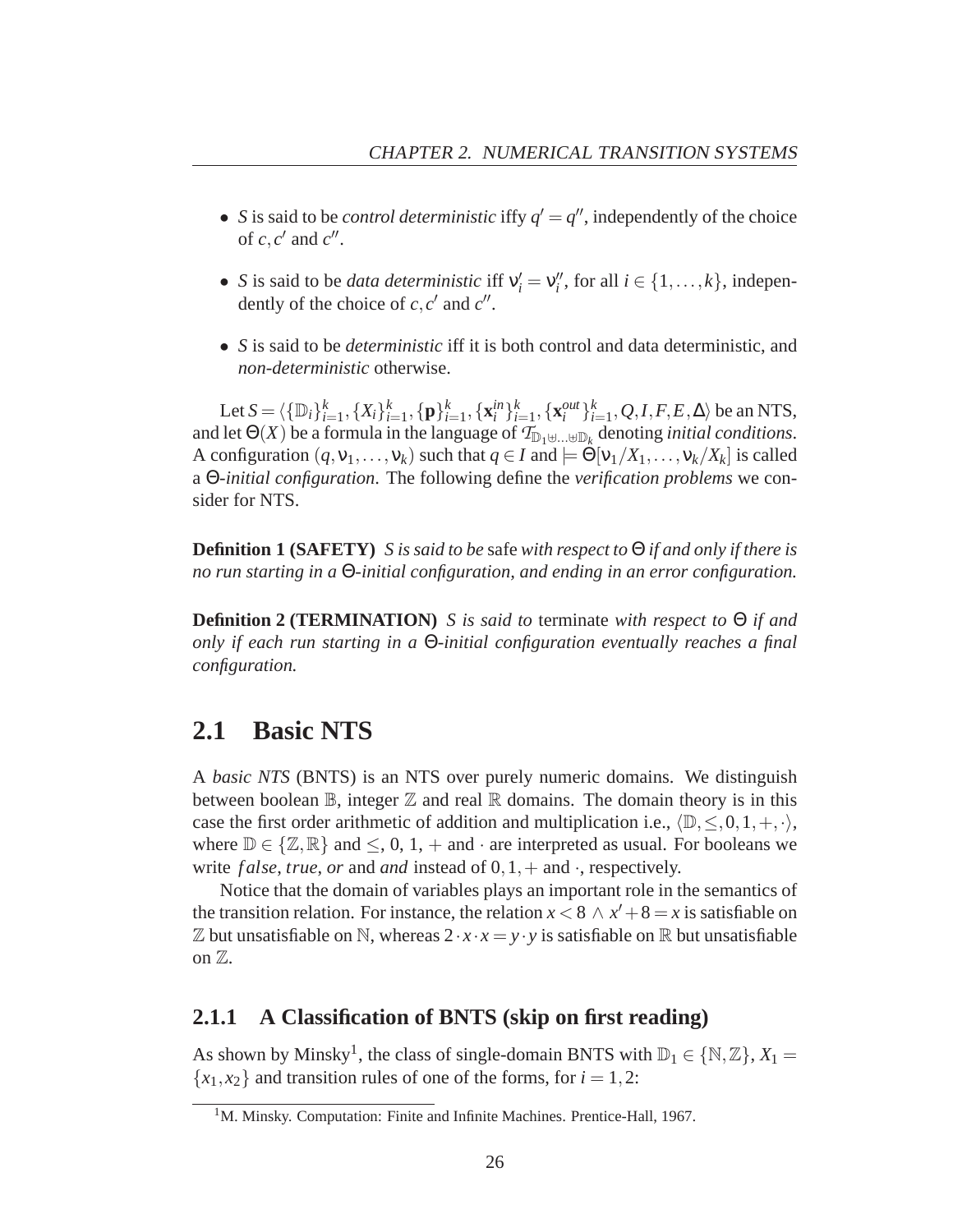$$
q \xrightarrow{\begin{array}{ccc} x'_i=x_i+1 & q' & (\text{increment}) \\ q & \xrightarrow{x'_i=x_i-1} & q' & (\text{decrement}) \\ q & \xrightarrow{x_i=0} & q' & (\text{zero test}) \end{array}
$$

has equivalent (Turing-complete) verification problems as the class of BNTS using unrestricted first-order transition rules. On the other hand, using only increment, decrement and zero tests results in complex and hard to understand system descriptions (as one needs a great number of control states). Therefore it seems reasonable to identify expressive subfragments of the first order arithmetic and classify BNTS according to the syntax of their transition rules.

**Definition 3 (DIFFERENCE BOUNDS)** *A formula*  $\phi(X)$  *is a* difference bounds constraint *if it is equivalent to a finite conjunction of atomic propositions of the form*  $x - y \le a$  *where*  $x, y \in X$  *and*  $a \in \mathbb{Z}$ *.* 

Let *R db*  $\mathcal{L}_{\mathbb{D}}^{ab}(X,X')$  denote the class of difference bound relations over the variables in *X*. A BNTS using only difference bounds transition relations is called a *difference bounds (B)NTS*.

**Definition 4 (OCTAGONS)** *A formula*  $\phi(X)$  *is an* octagonal constraint *if it is equivalent to a finite conjunction of atomic propositions of the form*  $\pm x \pm y \le a$ ,  $2x \leq b$ , or  $-2x \leq c$ , where  $a, b, c \in \mathbb{Z}$  and  $x, y \in X$ .

The class of octagonal relations over the variables in *X* is denoted by  $\mathcal{R}_{\mathbb{D}}^{oct}$  $\mathbb{D}^{oct}(X, X').$ A BNTS using only octagonal transition relations is called an *octagonal (B)NTS*.

**Definition 5 (POLYHEDRA)** *A formula*  $\phi(X)$  *is a polyhedron if it is equivalent to a finite conjunction of atomic propositions of the form*  $\sum_{i=1}^{n}a_ix_i+b\geq 0$  *where*  $x_1, \ldots, x_n \in X$  and  $a_1, \ldots, a_n, b \in \mathbb{Z}$ .

The class of polyhedral relations over the variables in *X* is denoted by  $\mathcal{R}_{\mathbb{D}}^{poly}$  $\mathbb{D}^{poly}(X, X').$ A BNTS using only polyhedral transition relations is called a *polyhedral (B)NTS*.

**Definition 6 (PRESBURGER)** *A formula*  $\phi(X)$  *is a* Presburger *formula if it is equivalent to a conjunction of a polyhedron with a finite conjunction of atomic propositions of the form c*  $| \sum_{i=1}^{n} a_i x_i + b$  where  $x_1, \ldots, x_n \in X$ ,  $a_1, \ldots, a_n, b, c \in \mathbb{Z}$ *and* | *denotes integer division. A Presburger formula is interpreted only over*  $\langle \mathbb{N}, \leq, 0, 1, +, \cdot \rangle$  *and*  $\langle \mathbb{Z}, \leq, 0, 1, +, \cdot \rangle$ *.*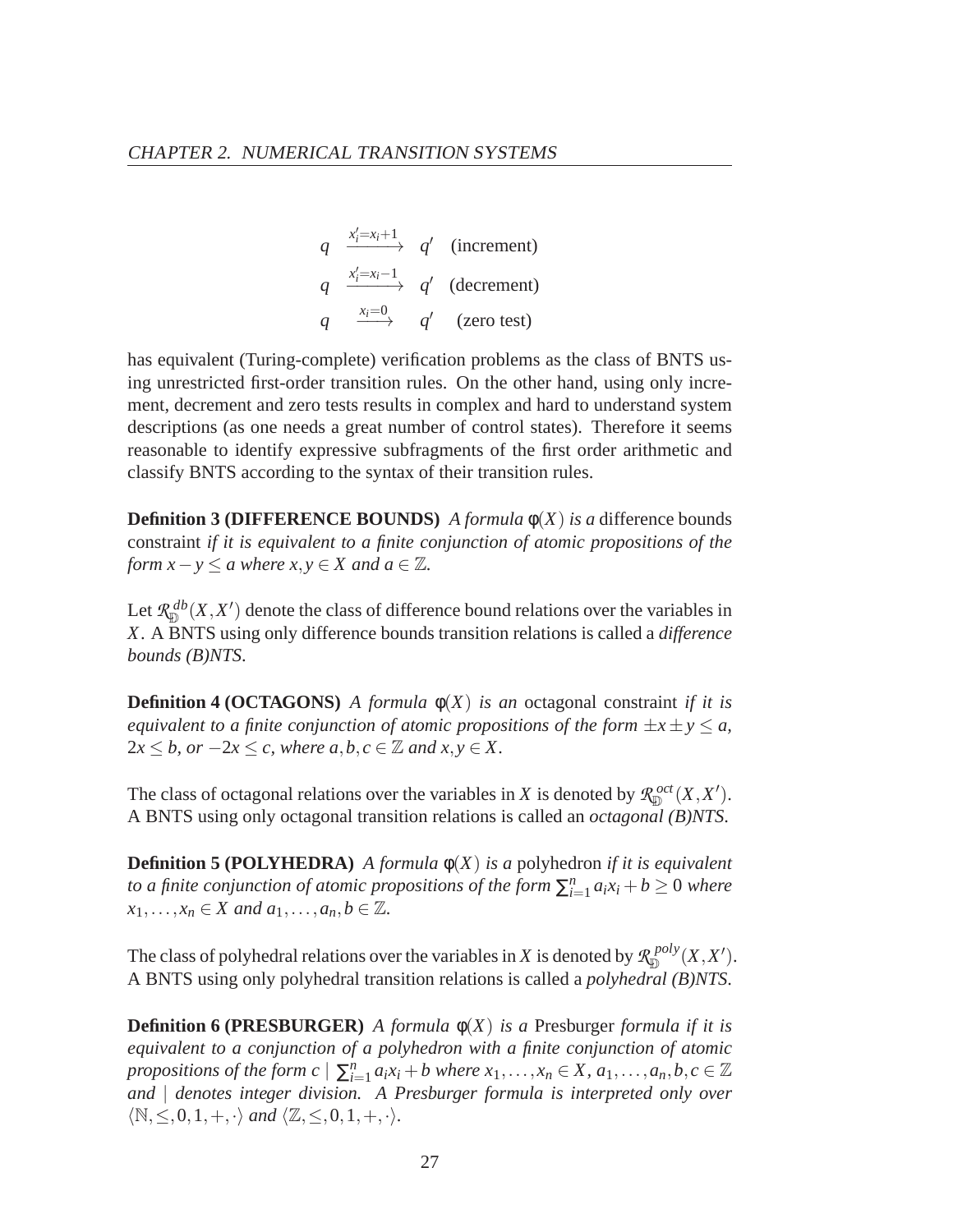The class of Presburger relations over the variables in *X* is denoted by  $\mathcal{R}_{\mathbb{D}}^{presb}$  $\mathbb{D}^{resb}(X,X').$ A BNTS using only Presburger transition relations is called a *Presburger (B)NTS*.

We have the following hierarchy<sup>2</sup>, which reflects the expressive power of different subfragments of the first-order arithmetic.

$$
\mathcal{R}_{\mathbb{D}}^{db} \subsetneq \mathcal{R}_{\mathbb{D}}^{oct} \subsetneq \mathcal{R}_{\mathbb{D}}^{poly} \subsetneq \mathcal{R}_{\mathbb{D}}^{presb}
$$

The last inclusion concerns only the case of  $\{N, \mathbb{Z}\}\$  domains. Also, when interpreted over  $\mathbb N$  or  $\mathbb Z$ , all classes of BNTS defined above have equivalent (Turingcomplete) decision problems (safety and termination).

### **2.2 Array NTS**

Let  $\mathbb D$  be a base domain, in our case, one of  $\mathbb B$ ,  $\mathbb Z$  or  $\mathbb R$ . For the time being, we consider only one-dimensional arrays of purely numeric types. The *array domain of*  $\mathbb{D}$  is the set

$$
\mathcal{A}_{\mathbb{D}} = \{a : [0...N-1] \to \mathbb{D} \mid N \in \mathbb{N}_+\}
$$

The alphabet of the theory  $\mathcal{T}_{A_{\mathbb{D}}}$  consists of the combined alphabet of  $\mathbb{N}, \mathbb{D}$  and the following three function symbols:

- *size* :  $\mathcal{A}_{\mathbb{D}} \to \mathbb{N}_+$ ,  $size(a) = N$  if  $a : [0, \ldots, N-1] \to \mathbb{D}$  for some  $N \in \mathbb{N}_+$
- *read* :  $\mathcal{A}_{\mathbb{D}} \times \mathbb{N}_+ \to \mathbb{D}$ , *read*(*a*,*i*) = *a*(*i*) if  $1 \le i \le \text{size}(a)$ , and undefined otherwise.
- *write* :  $\mathcal{A}_{\mathbb{D}} \times \mathbb{N}_+ \times \mathbb{D} \to \mathcal{A}_{\mathbb{D}}$ , *write* $(a, i, v) = a[i \leftarrow v]$  if  $1 \leq i \leq size(a)$ , and undefined otherwise.

Note that, since an array is a function, the theory of arrays is not a first-order theory stricto sensu. For this reason, we do not allow (second-order) quantification over array variables for the time being.

Given a multiple array assignment

$$
a'[i_1,\ldots,i_k]=[e_1,\ldots,e_k]
$$

its effect is as if the basic assignments were performed left to right, formally:

 $write(write(write(...(write(a,i_1, e_1))...), i_{k-1}, e_{k-1}), i_k, e_k)$ 

An *array NTS* (ANTS) is an NTS over three kinds of domains:

<sup>&</sup>lt;sup>2</sup>This hierarchy is not just purely syntactic. For instance,  $x - y \le 0 \land x - z \le 1 \land 2x - y - z \le 1$ is still a difference bounds constraint, equivalent to  $x - y \leq 0 \land x - z \leq 1$ , although the syntax is that of a polyhedron.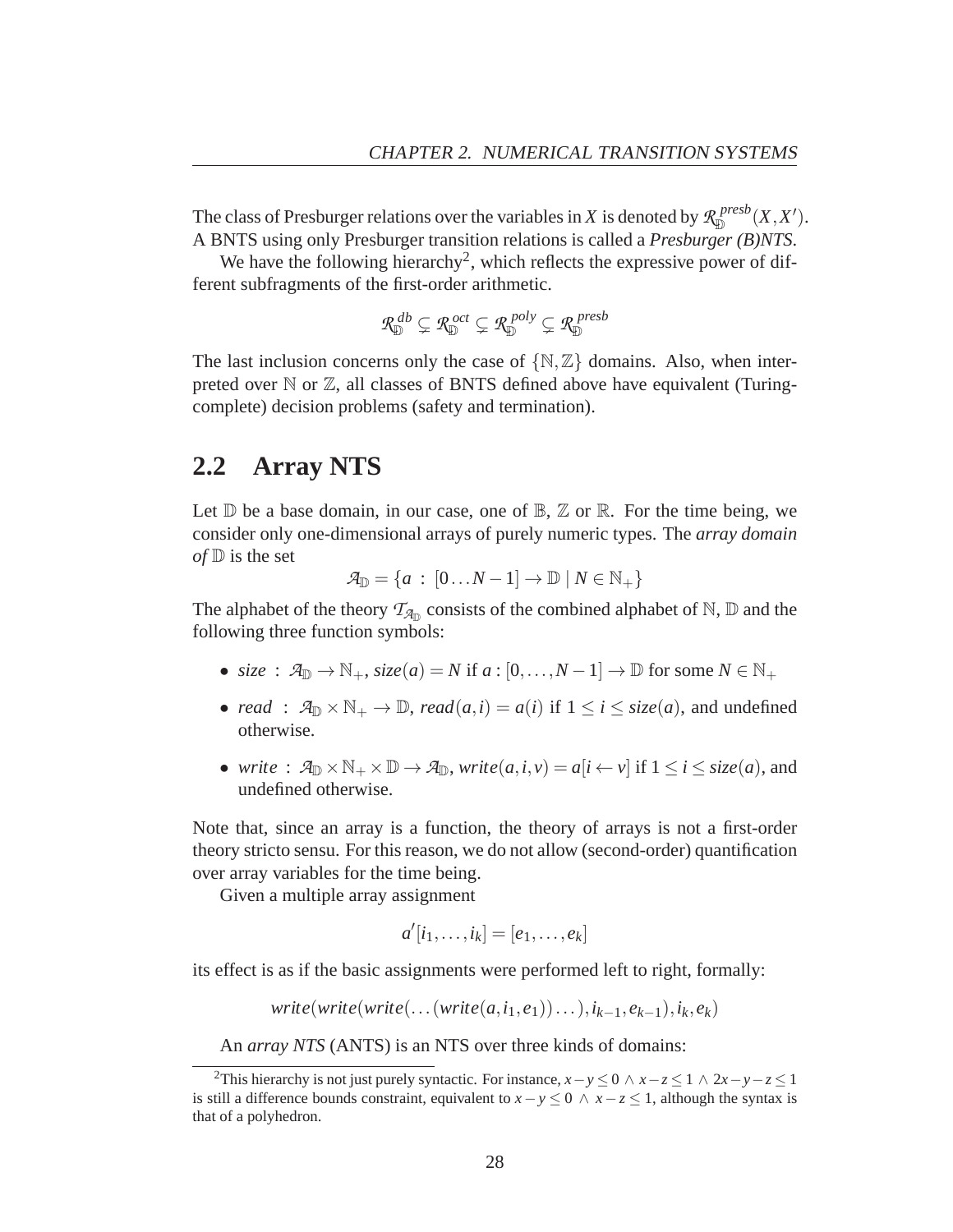- N is the *index domain*. The set of index variables is denoted by *I*.
- $\mathbb{D}_{1,\ldots,k}$  are the *scalar domains*, namely  $\mathbb{B}, \mathbb{N}, \mathbb{Z}$  or  $\mathbb{R}$ . We denote the sets of scalar variables by  $V_{1,\ldots,k}$ .
- $\mathcal{A}_{\mathbb{D}_{1,\dots,k}}$  are the *array domains*. We denote the sets of array variables by  $A_{1,\ldots,k}$ .

The transition rules of *S* are of the form

$$
q \xrightarrow{R} q'
$$

where  $R \in \mathcal{T}_{\mathbb{N}} \oplus \mathbb{D}_1 \oplus ... \oplus \mathbb{D}_k$   $\oplus \mathbb{A}_{\mathbb{D}_k}$ . We formally restrict the occurrences of unprimed array variables *a* to read (*read*( $a$ ,*i*)) and write (*write*( $a$ ,*i*,*t*)) functions, and primed array variables to atomic propositions of the form  $a' = write(a, i, t)$ . If  $\pi$  is an atomic proposition containing an array read or write, let  $G(\pi) \equiv 1 \leq$  $i \wedge i \leq size(a)$  i.e., we explicitly represent array out-of-bounds errors.

# **2.3 Hierarchical NTS**

A *hierarchical NTS* (HNTS)  $S_{\langle m \rangle}$  over the domains  $\mathbb{D}_{1,\dots,k}$  is defined using a collection  $S_1, \ldots, S_n$  of basic NTS over  $\mathbb{D}_{1,\ldots,k}$ , with a designated *main* NTS, denoted by  $m \in \{1, \ldots, n\}$ . Let

$$
S_i = \langle \{\mathbb{D}_j\}_{j=1}^k, \{X_{i,j}\}_{j=1}^k, \{\mathbf{p}_{i,j}\}_{j=1}^k, \{\mathbf{x}_{i,j}^{in}\}_{j=1}^k, \{\mathbf{x}_{i,j}^{out}\}_{j=1}^k, Q_i, I_i, F_i, E_i, \Delta_i \rangle
$$

for all  $i \in \{1, 2, ..., n\}$ , such that, for any  $j, \ell \in \{1, 2, ..., n\}$ ,  $j \neq \ell$  implies  $Q_j \cap$  $Q_{\ell} = \emptyset$ . We have then

$$
S_{\langle m \rangle} = \langle \{\mathbb{D}_j\}_{j=1}^k, \{\bigcup_{i=1}^n X_{i,j}\}_{j=1}^k, \{\bigcup_{i=1}^n \mathbf{p}_{i,j}\}_{j=1}^k, \{\mathbf{x}_{m,j}^{in}\}_{j=1}^k, \{\mathbf{x}_{m,j}^{out}\}_{j=1}^k, \bigcup_{j=1}^k Q_j, I_m, F_m, \bigcup_{j=1}^k E_j, \bigcup_{i=1}^n \Delta_i \rangle
$$

Let  $X_j^g = \bigcap_{i=1}^n X_{i,j}$  denote the sets of *global* (common) variables, and  $X_{i,j}^l = X_{i,j} \setminus \mathbb{R}$  $X_i^g$  $\beta$  denote the sets of *local* variables, for all  $j \in \{1, ..., k\}$ . We explicitly require that, for any  $i \neq i'$ ,  $X_{i,j}^l \cap X_{i'}^l$  $j'_{i',j} = \emptyset$  i.e., local variables of component NTS are pairwise disjoint.

The transition rules of  $S_{\langle m \rangle}$  are of two kinds:

•  $q \stackrel{R}{\rightarrow} q'$  (internal rules)

where  $q, q' \in Q_i$ , for some  $i \in \{1, ..., n\}$ , and  $R \in \mathcal{T}_{\mathbb{D}_1 \uplus ... \uplus \mathbb{D}_k}$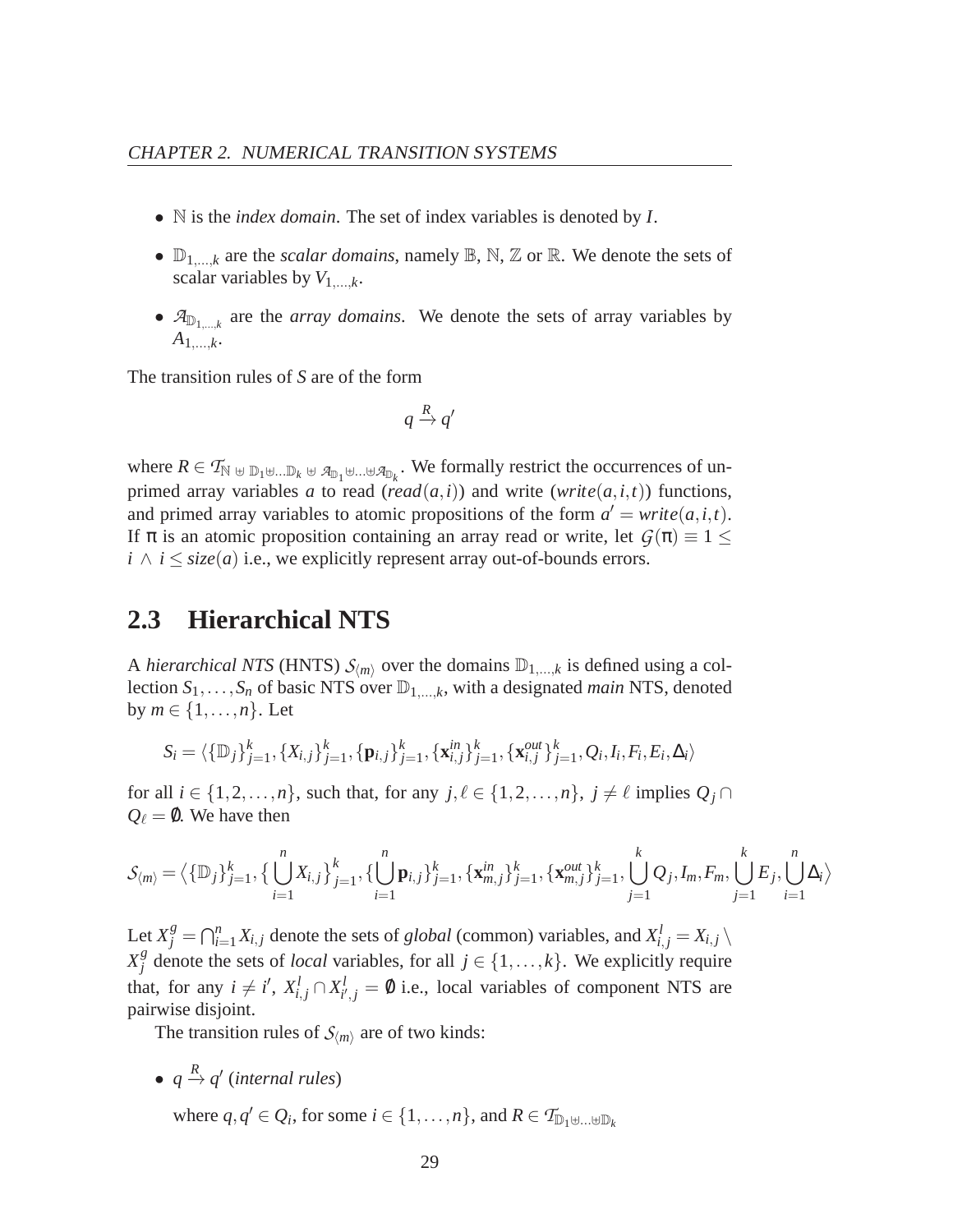$\bullet$  *q*  $\xrightarrow{S_j(\mathbf{t}_1,...,\mathbf{t}_k,\mathbf{y}'_1,...,\mathbf{y}'_k)}$  *q'* (*call-return rules*<sup>3</sup>)

where  $q, q' \in Q_i$ , for some  $i \in \{1, ..., n\}$ , and  $\mathbf{t}_{\ell}$  are ordered sequences of terms over the variables  $X_{i,\ell}$ , such that  $\|\mathbf{t}_{\ell}\| = \|\mathbf{x}_{j,\ell}^{in}\|$  and  $\|\mathbf{y}'_{\ell}\| = \|\mathbf{x}_{j,\ell}^{out}\|$  for some  $j \in \{1, ..., n\}$  and for all  $l \in \{1, ..., k\}$ .

Given base domains  $\mathbb{D}_{1,\dots,k}$  and the set of basic NTS  $\{S_i\}_{i=1}^n$  above, the *frame domain* is defined as follows:

$$
\mathcal{F}_{\mathbb{D}_{1,\ldots,k}} = \bigcup_{i=1}^{n} (\Delta_i \times (X_{i,1}^l \to \mathbb{D}_1) \times \ldots \times (X_{i,k}^l \to \mathbb{D}_k))
$$

Given a relation  $R \in \mathcal{R}_{\mathbb{D}_1,\dots,\mathbb{D}_k}$ , interpretations of global variables  $\gamma_j, \gamma_j : X_j^g \to \mathbb{D}_j$ , for all  $j \in \{1, ..., k\}$ , and frames  $\phi = (\delta, v_1, ..., v_k)$ ,  $\phi' = (\delta', v'_1, ..., v'_k)$ , we write  $\langle \Gamma, \phi, \Gamma', \phi' \rangle \models R$  for the following:

$$
\models R[\gamma_1/X_1^g,\ldots,\gamma_k/X_k^g,v_1/X_1^l,\ldots,v_k/X_l^l,\gamma_1/X_s^g',\ldots,\gamma_k/X_s^g',v_1'/X_l^l',\ldots,v_k'/X_l^l]
$$

where  $\Gamma = {\gamma_1, ..., \gamma_k}$  and  $\Gamma' = {\gamma'_1, ..., \gamma'_k}$ .

The *stack* domain is the set of sequences of frames

$$
\mathcal{S}_{\mathbb{D}_{1,\ldots,k}}=(\mathcal{F}_{\mathbb{D}_{1,\ldots,k}})^*
$$

The alphabet of the stack domain consists of three functions:

- *push* :  $S_{\mathbb{D}_{1,\dots,k}} \times \mathcal{F}_{\mathbb{D}_{1,\dots,k}} \to S_{\mathbb{D}_{1,\dots,k}}$  defined as  $push(\sigma, \phi) = \sigma \circ \phi$ , where  $\circ$ denotes sequence concatenation.
- *pop* :  $S_{\mathbb{D}_{1,\dots,k}} \to S_{\mathbb{D}_{1,\dots,k}}$  defined as  $pop(\sigma \circ \phi) = \sigma$ , and undefined if applied to the empty sequence.
- *top* :  $S_{\mathbb{D}_{1,\dots,k}} \to \mathcal{F}_{\mathbb{D}_{1,\dots,k}}$  defined as  $top(\sigma \circ \phi) = \phi$ , and undefined if applied to the empty sequence.

A configuration of a HNTS is a tuple  $(q, \gamma_1, \ldots, \gamma_k, \sigma)$ , where

- $q \in \bigcup_{i=1}^{n} Q_i$  is the current control state
- $\gamma_i: X_i^g \to \mathbb{D}_i$  are interpretations of global variables, for all  $i \in \{1, ..., k\}$
- $\sigma \in S_{\mathbb{D}_{1,\dots,k}}$  is a stack

 $3$ For the sake of simplicity, we introduce transition rules that cannot be written using firstorder logic. The semantics however can be fitted into logic defining a stack domain and push/pop functions.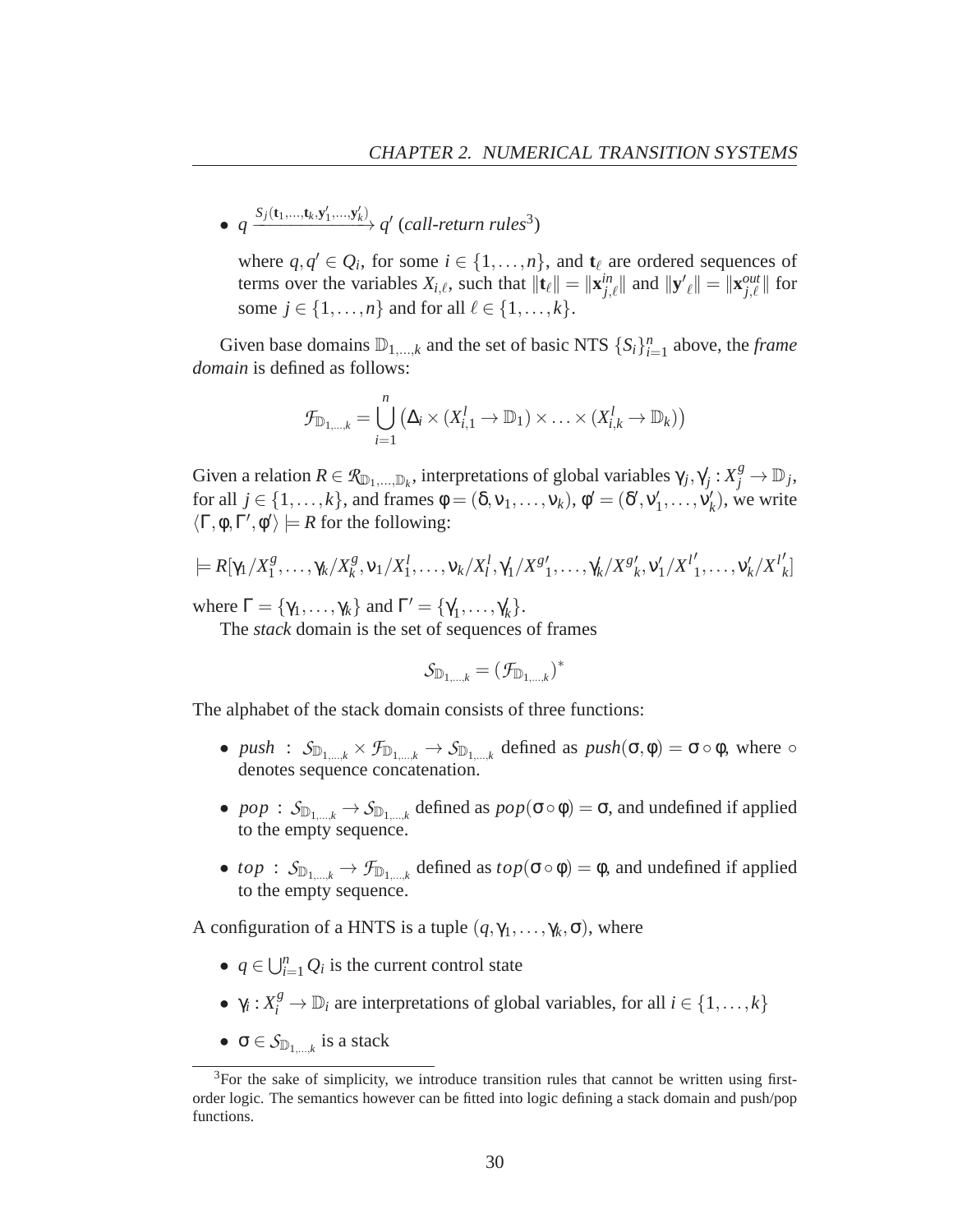The immediate successor relation is defined as follows. We have

$$
(q,\gamma_1,\ldots,\gamma_k,\sigma)\Rightarrow (q',\gamma_1',\ldots,\gamma_k',\sigma')
$$

if and only if either one of the following holds:

- $\bullet$  *q*  $\stackrel{R}{\to}$  *q'*  $\in \Delta$  and  $\langle \Gamma, top(\sigma), \Gamma', top(\sigma') \rangle \models R$
- $\bullet \ \delta \equiv q \xrightarrow{S_j(\mathbf{t}_1, \dots, \mathbf{t}_k, \mathbf{y}_1', \dots, \mathbf{y}_k')} q'' \in \Delta_i \text{ for some } i \in \{1, \dots, n\}, q' \in I_j, \gamma_\ell = \gamma_\ell'$  $'_{\ell}$ , for all  $\ell \in \{1, ..., k\}$  and  $\sigma' = push(\sigma, \phi)$ , where  $\phi = (\delta, v_1, ..., v_k)$  is a stack frame such that:

$$
\langle \Gamma, top(\sigma), \Gamma', \phi \rangle \ \models \ \bigwedge_{\ell=1}^k \bigwedge_{m=1}^p x'_{m,\ell} = t_{m,\ell}
$$

where  $\mathbf{x}_{j,\ell}^{in} = \langle x_{1,\ell}, x_{2,\ell}, \ldots, x_{p,\ell} \rangle$  and  $\mathbf{t}_{\ell} = \langle t_{1,\ell}, t_{2,\ell}, \ldots, t_{p,\ell} \rangle$  are ordered sequences, with equal number of elements.

 $\bullet$   $\delta \equiv q'' \xrightarrow{S_j(\mathbf{t}_1, ..., \mathbf{t}_k, \mathbf{y}'_1, ..., \mathbf{y}'_k)} q' \in \Delta_i$  for some  $i \in \{1, ..., n\}, q \in F_j, \gamma_\ell = \gamma'_\ell$  $\ell'$ , for all  $\ell \in \{1, ..., k\}$ , such that  $top(\sigma) = (\delta, v_1, ..., v_k)$ . Let  $\sigma'' = pop(\sigma)$  and  $top(\sigma'') = (\delta'', v''_1, \ldots, v''_k)$ . Then  $\phi = (\delta'', v'_1, \ldots, v'_k)$  is a frame such that:

$$
\langle \Gamma, top(\sigma''), \Gamma', \phi \rangle \models \bigwedge_{\ell=1}^k \bigwedge_{x \in X_{i,\ell}^l \setminus \mathbf{y}_{\ell}} x' = x
$$

and

$$
\langle \Gamma, top(\sigma), \Gamma', \phi \rangle \models \bigwedge_{\ell=1}^k \bigwedge_{m=1}^p x_{m,\ell} = y'_{m,\ell}
$$

where  $\mathbf{x}_{j,\ell}^{out} = \langle x_{1,\ell}, x_{2,\ell}, \ldots, x_{p,\ell} \rangle$  and  $\mathbf{y}'_{\ell} = \langle y'_{1,\ell}, y'_{2,\ell}, \ldots, y'_{p,\ell} \rangle$  are ordered sequences, with equal number of elements. Finally, let  $\sigma' = push(pop(\sigma''), \phi)$ .

### **2.4 Parallel NTS**

A *parallel NTS* PNTS *S*[*M*] is defined as a collection of (possibly hierarchic) NTS  $S_1, \ldots, S_n$ , over the domains  $\mathbb{D}_1, \ldots, \mathbb{D}_k$ , together with a *multiset of instances*  $M: \{1, \ldots, n\} \to \mathbb{N}$ . A configuration of  $\mathcal{S}[M]$  is a tuple

$$
C = \langle c_{1,1} \dots c_{1,M(1)}, c_{2,1} \dots c_{2,M(2)}, \dots, c_{n,1} \dots c_{n,M(n)} \rangle
$$